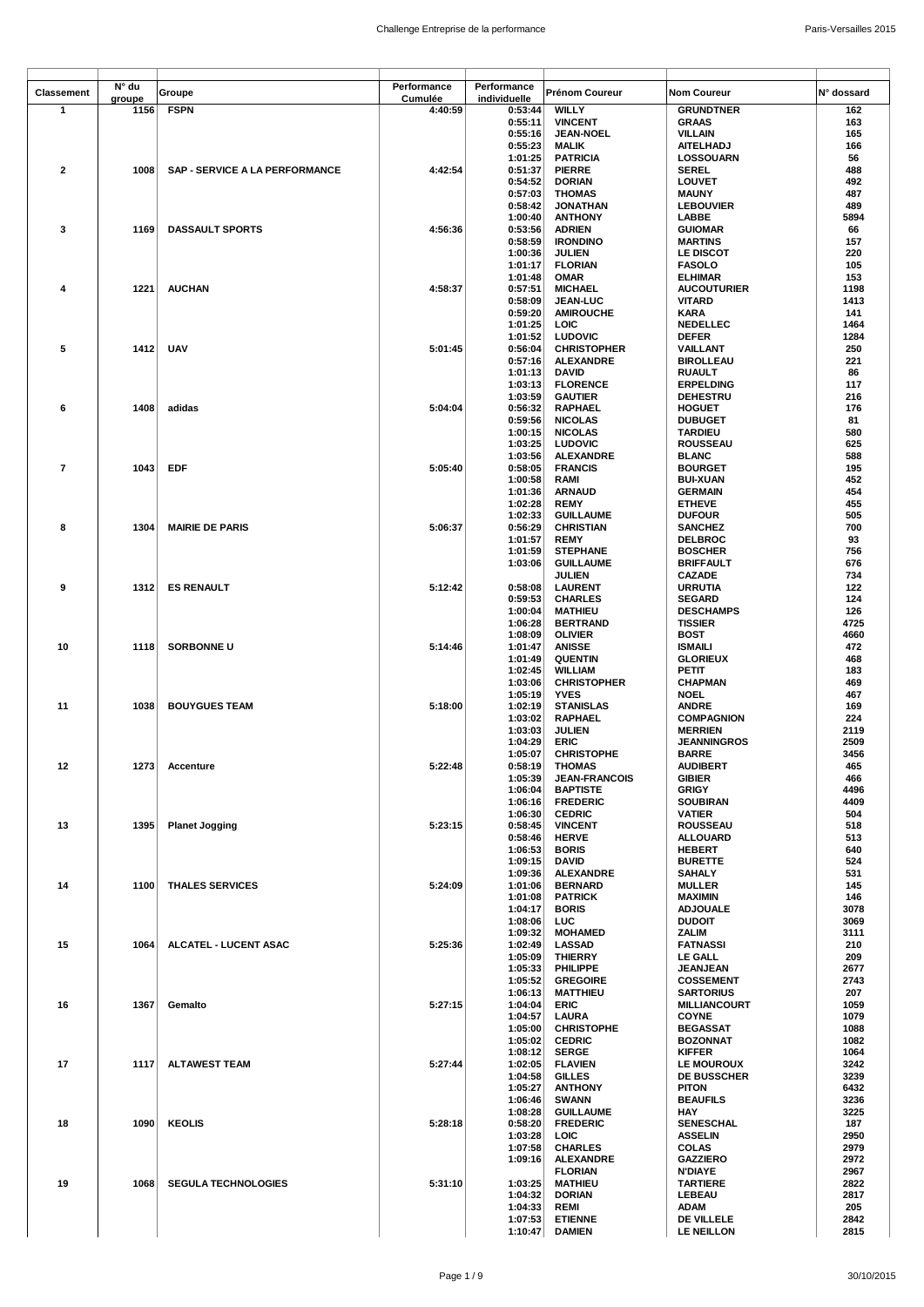|                   | N° du  |                            | Performance | Performance        |                                 |                                          |              |
|-------------------|--------|----------------------------|-------------|--------------------|---------------------------------|------------------------------------------|--------------|
| <b>Classement</b> | groupe | Groupe                     | Cumulée     | individuelle       | Prénom Coureur                  | <b>Nom Coureur</b>                       | N° dossard   |
| 20                | 1037   | <b>BNP PARIBAS</b>         | 5:32:07     | 1:03:39            | <b>AURELIEN</b>                 | <b>PREVOST</b>                           | 229          |
|                   |        |                            |             | 1:04:35            | <b>XAVIER</b>                   | <b>ROUSSELLE</b>                         | 2033         |
|                   |        |                            |             | 1:06:22            | <b>FREDERIC</b>                 | <b>VOGIN</b>                             | 2017         |
|                   |        |                            |             | 1:08:13            | LOIC                            | LE SACHE                                 | 2050         |
|                   |        |                            |             | 1:09:18            | <b>CHERIF</b>                   | <b>MOHELLEBI</b>                         | 2022         |
| 21                | 1149   | <b>CASA</b>                | 5:35:46     | 1:04:17            | <b>ANTOINE</b>                  | <b>JACQUET</b>                           | 459          |
|                   |        |                            |             | 1:04:59            | <b>BERTRAND</b>                 | <b>SALCZER</b>                           | 3584         |
|                   |        |                            |             | 1:07:29            | <b>PAUL</b>                     | <b>DOMINGUES CARVALHO</b>                | 3594         |
|                   |        |                            |             | 1:08:53<br>1:10:08 | <b>JEREMY</b><br><b>AUDREY</b>  | <b>CERNELA</b><br><b>GIROUX</b>          | 3587<br>3611 |
| 22                | 1353   | <b>ANSALDO-STS</b>         | 5:36:04     | 1:03:55            | <b>THIBAUD</b>                  | <b>ROY</b>                               | 7777         |
|                   |        |                            |             | 1:06:13            | <b>GILBERT</b>                  | <b>CARTIER</b>                           | 4905         |
|                   |        |                            |             | 1:08:27            | <b>THOMAS</b>                   | <b>FRANCON</b>                           | 7774         |
|                   |        |                            |             | 1:08:44            | <b>NICOLAS</b>                  | <b>PERROT</b>                            | 4913         |
|                   |        |                            |             | 1:08:45            | PHILIPPE                        | <b>MOREIRA</b>                           | 4911         |
| 23                | 1391   | <b>Binet Runnix</b>        | 5:36:56     | 1:01:10            | HUGO                            | <b>BASSET</b>                            | 5669         |
|                   |        |                            |             | 1:06:49            | <b>COLIN</b>                    | <b>DUCROTOY</b>                          | 5614         |
|                   |        |                            |             | 1:08:22            | <b>BASTIEN</b>                  | <b>LAURAS</b>                            | 5626         |
|                   |        |                            |             | 1:09:09            | <b>ANTOINE</b>                  | <b>LAROCHE</b>                           | 5635<br>5606 |
| 24                | 1107   | <b>ETOFSNCF</b>            | 5:38:04     | 1:11:26<br>1:02:33 | MARC<br><b>PIERRE FRANCOIS</b>  | CHACHUAT<br><b>HANRIOT</b>               | 3141         |
|                   |        |                            |             | 1:04:09            | <b>YVES</b>                     | FER                                      | 3133         |
|                   |        |                            |             | 1:06:52            | PHILIPPE                        | <b>CHEVALLIER</b>                        | 3170         |
|                   |        |                            |             | 1:11:12            | PHILIPPE                        | <b>FERRAND</b>                           | 3174         |
|                   |        |                            |             | 1:13:18            | GAETAN                          | <b>LOGEAIS</b>                           | 3153         |
| 25                | 1403   | <b>COLAS RUNNERS</b>       | 5:38:36     | 0:58:24            | <b>NICOLAS</b>                  | <b>COUSSEMENT</b>                        | 73           |
|                   |        |                            |             | 1:05:33            | <b>BENOIT</b>                   | <b>BOUVERET</b>                          | 5763         |
|                   |        |                            |             | 1:08:34            | MARC                            | <b>LAGULLAUMIE</b>                       | 5749         |
|                   |        |                            |             | 1:12:59            | <b>VINCENT</b>                  | <b>LAPEYRONIE</b>                        | 5757         |
|                   |        |                            |             | 1:13:06            | <b>MARC</b>                     | <b>ROMEUR</b>                            | 5766         |
| 26                | 1396   | <b>Ville de Versailles</b> | 5:41:06     | 1:01:49            | <b>MICKAEL</b>                  | <b>GODARD</b>                            | 829<br>832   |
|                   |        |                            |             | 1:08:39<br>1:08:57 | <b>STEPHANE</b><br><b>ROGER</b> | <b>DUCHESNE</b><br><b>SAVART</b>         | 803          |
|                   |        |                            |             | 1:10:45            | <b>MICKAEL</b>                  | <b>BENAMARA</b>                          | 824          |
|                   |        |                            |             | 1:10:56            | ERIC                            | <b>MARTIN</b>                            | 826          |
| 27                | 1389   | <b>SEOP</b>                | 5:42:19     | 1:01:19            | <b>EMMANUEL</b>                 | <b>CROC</b>                              | 1903         |
|                   |        |                            |             | 1:09:09            | <b>MATHIEU</b>                  | PELLO                                    | 1883         |
|                   |        |                            |             | 1:10:04            | DAVID                           | <b>RACHER</b>                            | 1888         |
|                   |        |                            |             | 1:10:12            | <b>FRANCIS</b>                  | <b>CAMPAN</b>                            | 1904         |
|                   |        |                            |             | 1:11:35            | <b>ROMAIN</b>                   | <b>KERVELLA</b>                          | 1890         |
| 28                | 1190   | <b>MUREX</b>               | 5:42:55     | 1:07:08            | DAMIEN                          | <b>CHAMBRIER</b>                         | 4044         |
|                   |        |                            |             | 1:07:47            | <b>NICOLAS</b>                  | <b>DUBIEN</b>                            | 4060         |
|                   |        |                            |             | 1:08:35            | <b>DAMIEN</b>                   | <b>SUBTIL</b>                            | 4045         |
|                   |        |                            |             | 1:09:03            | BRIAN                           | <b>OVERSON</b>                           | 6888         |
| 29                | 1388   | Swiss Life                 | 5:42:59     | 1:10:22<br>1:00:31 | <b>GREGORY</b><br>FARID         | <b>DUBREUIL</b>                          | 4038<br>5538 |
|                   |        |                            |             | 1:03:17            | <b>BASTIEN</b>                  | <b>BENBEKTHI</b><br><b>SEGUIN</b>        | 5545         |
|                   |        |                            |             | 1:11:58            | <b>YVES</b>                     | <b>GELEBART</b>                          | 5534         |
|                   |        |                            |             | 1:12:11            | <b>CHARLES</b>                  | <b>DARMON</b>                            | 5565         |
|                   |        |                            |             | 1:15:02            | <b>OLIVIER</b>                  | <b>FOUQUES DUPARC</b>                    | 5569         |
| 30                | 1159   | <b>SNCF Mobilités</b>      | 5:43:29     | 1:05:20            | <b>DOMINIQUE</b>                | CADART                                   | 1949         |
|                   |        |                            |             | 1:07:43            | <b>MARC</b>                     | <b>GOLEGA</b>                            | 1932         |
|                   |        |                            |             | 1:07:52            | <b>ADNANE</b>                   | <b>KHADDOUR</b>                          | 1925         |
|                   |        |                            |             | 1:10:25            | <b>BENJAMIN</b>                 | <b>MENIER</b>                            | 1931         |
|                   |        |                            |             | 1:12:09            | <b>VERONIQUE</b>                | <b>LE MOING</b>                          | 160          |
| 31                | 1045   | RUN INN PARIS              | 5:44:09     | 1:05:27            | <b>CHRISTOPHE</b>               | <b>BEGUIN</b>                            | 2371         |
|                   |        |                            |             | 1:08:30<br>1:09:18 | KACI<br>JIMMY                   | YAZID<br><b>SIMAO</b>                    | 2397<br>2388 |
|                   |        |                            |             | 1:09:35            | <b>BENNY</b>                    | <b>TCHIAPPI</b>                          | 2413         |
|                   |        |                            |             | 1:11:19            | <b>YANNICK</b>                  | <b>SUCHAIRE</b>                          | 2396         |
| 32                | 1393   | <b>ORESYS</b>              | 5:46:22     | 1:04:53            | <b>CHARLES</b>                  | <b>PRADEL</b>                            | 5688         |
|                   |        |                            |             | 1:06:29            | <b>BERNARD</b>                  | <b>SAUVAGET</b>                          | 5691         |
|                   |        |                            |             | 1:08:25            | <b>ALIX</b>                     | <b>OUVRY VIAL</b>                        | 7890         |
|                   |        |                            |             | 1:13:12            | REMI                            | <b>BELLENGUEZ</b>                        | 5687         |
|                   |        |                            |             | 1:13:23            | <b>ROMAIN</b>                   | <b>BONVARLET</b>                         | 5699         |
| 33                | 1189   | LE SECOND SOUFFLE ESSILOR  | 5:46:41     | 1:00:15            | <b>BENJAMIN</b>                 | <b>ROUSSEAU</b>                          | 152          |
|                   |        |                            |             | 1:04:42<br>1:13:42 | <b>XAVIER</b><br><b>BRUNO</b>   | <b>VANDER AUWERA</b><br><b>FERMIGIER</b> | 476<br>6870  |
|                   |        |                            |             | 1:13:43            | <b>SEBASTIEN</b>                | <b>SMANIO</b>                            | 6881         |
|                   |        |                            |             | 1:14:19            | <b>SEBASTIEN</b>                | <b>FRICKER</b>                           | 6871         |
| 34                | 1373   | <b>ANTARGAZ</b>            | 5:46:54     | 1:02:59            | <b>EMMANUEL</b>                 | <b>HEMERY</b>                            | 101          |
|                   |        |                            |             | 1:07:02            | <b>ALEXANDRE</b>                | <b>SAINT-POL</b>                         | 5319         |
|                   |        |                            |             | 1:08:36            | <b>PIERRE</b>                   | <b>MONTELLANO</b>                        | 5338         |
|                   |        |                            |             | 1:14:06            | <b>OLIVIER</b>                  | <b>LEBRET</b>                            | 5367         |
|                   |        |                            |             | 1:14:11            | <b>JULIEN</b>                   | <b>ADAMIAK</b>                           | 5331         |
| 35                | 1366   | <b>TOTAL SPORT</b>         | 5:46:56     | 1:06:29            | <b>THOMAS</b>                   | <b>BIASIO</b>                            | 5829         |
|                   |        |                            |             | 1:09:38            | YOANN                           | <b>FARGEON</b>                           | 5188         |
|                   |        |                            |             | 1:09:46<br>1:10:15 | <b>PHILIPPE</b><br><b>DAVID</b> | <b>JUBAULT</b><br><b>BAUWIN</b>          | 5219<br>5833 |
|                   |        |                            |             | 1:10:48            | <b>FRANCOIS</b>                 | <b>DUBOIS</b>                            | 5832         |
| 36                | 1135   | <b>CIB ITO</b>             | 5:47:23     | 1:03:25            | <b>GILLES</b>                   | <b>SCHOCH</b>                            | 3367         |
|                   |        |                            |             | 1:08:08            | <b>KARIM</b>                    | <b>LE BOT</b>                            | 3353         |
|                   |        |                            |             | 1:11:29            | AMINE                           | <b>AACHATI</b>                           | 3325         |
|                   |        |                            |             | 1:11:50            | <b>BENEDICT</b>                 | <b>CELESTIN DEVENDRA</b>                 | 3336         |
|                   |        |                            |             | 1:12:31            | <b>FABIAN</b>                   | <b>BOURDILLAT</b>                        | 3335         |
| 37                | 1323   | <b>DPN UTO</b>             | 5:47:30     | 1:06:46            | <b>CLEMENT</b>                  | <b>CHOPINET</b>                          | 418          |
|                   |        |                            |             |                    | PIERRE-MAXENCE                  | <b>BRICOUT</b>                           | 419          |
|                   |        |                            |             | 1:08:28            | <b>NICOLAS</b>                  | <b>HUBERT</b>                            | 4777<br>4767 |
|                   |        |                            |             | 1:12:02<br>1:13:28 | <b>JULIEN</b><br><b>HERVE</b>   | <b>ABRANTES</b><br><b>OLIVAUX</b>        | 4779         |
| 38                | 1063   | ELIS                       | 5:47:38     | 1:08:48            | <b>LAURENT</b>                  | <b>VERNUSSE</b>                          | 2600         |
|                   |        |                            |             | 1:09:09            | <b>MICKAEL</b>                  | <b>GEORGEAULT</b>                        | 2638         |
|                   |        |                            |             | 1:09:24            | DAMIEN                          | <b>BAUDRAS</b>                           | 2622         |
|                   |        |                            |             | 1:09:28            | <b>STEPHANE</b>                 | <b>LECOMTE</b>                           | 2613         |
|                   |        |                            |             | 1:10:49            | <b>SAMUEL</b>                   | <b>AGENHEN</b>                           | 2593         |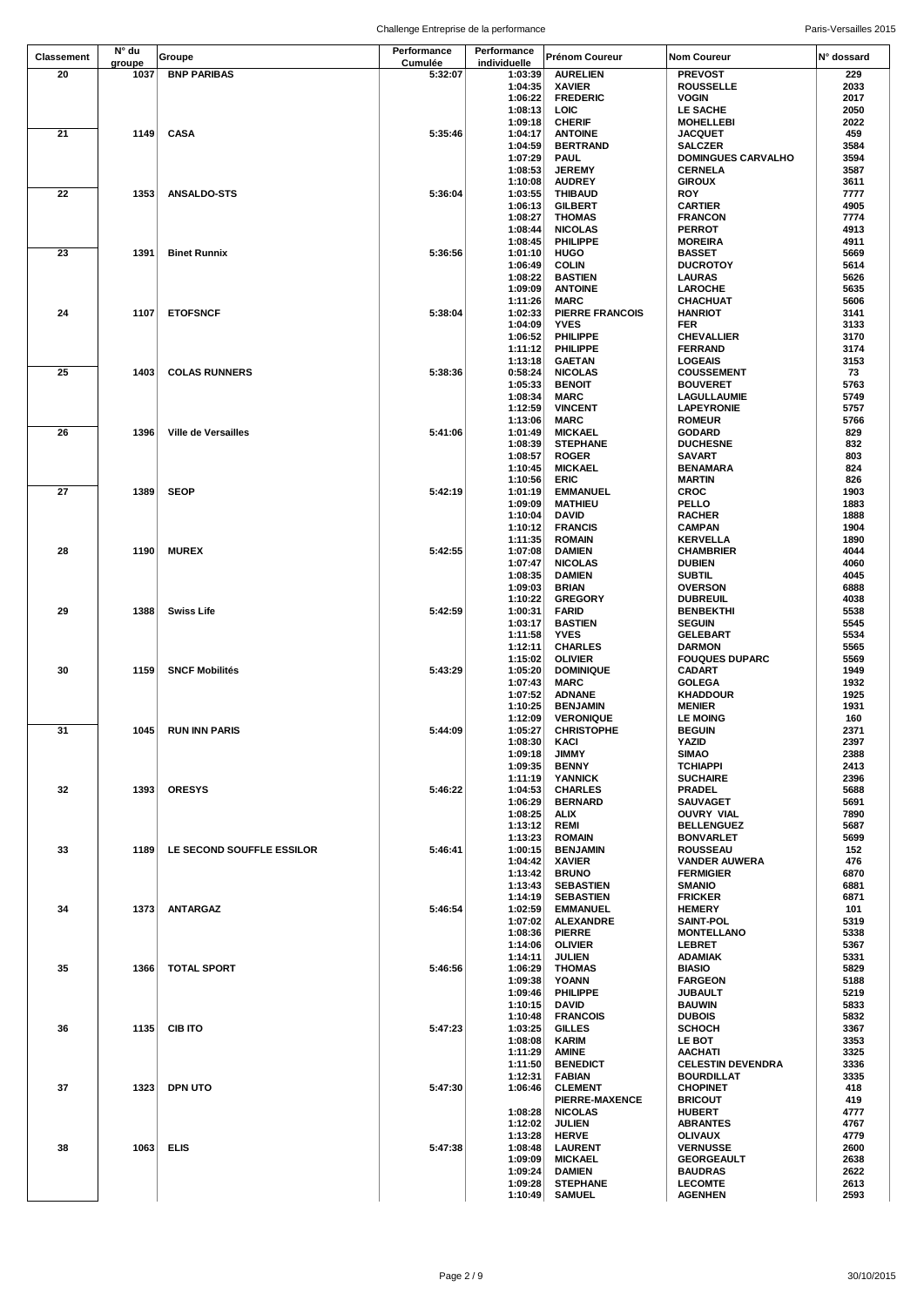| <b>Classement</b> | N° du  | Groupe                      | Performance | Performance  | Prénom Coureur       | Nom Coureur           | N° dossard |
|-------------------|--------|-----------------------------|-------------|--------------|----------------------|-----------------------|------------|
|                   | groupe |                             | Cumulée     | individuelle |                      |                       |            |
| 39                | 1272   | <b>BVA</b>                  | 5:47:53     | 1:01:36      | <b>BRAHIM</b>        | ABBAS                 | 457        |
|                   |        |                             |             | 1:09:33      | <b>JULIEN</b>        | <b>DUPUY</b>          | 4328       |
|                   |        |                             |             | 1:10:44      | <b>BENOIT</b>        | <b>CHEMINEAU</b>      | 4326       |
|                   |        |                             |             | 1:10:47      | <b>JORDAN</b>        | <b>CARVAHLO</b>       | 4349       |
|                   |        |                             |             | 1:15:13      | <b>FRANCOIS</b>      | <b>BONNECARRERE</b>   | 4346       |
| 40                | 1277   | <b>MILLIMAN</b>             | 5:49:21     | 1:08:23      | <b>JEROME</b>        | <b>NEBOUT</b>         | 4552       |
|                   |        |                             |             | 1:08:56      | <b>EMMANUEL</b>      | AVRIL                 | 4547       |
|                   |        |                             |             | 1:10:13      | <b>IVAN</b>          | <b>AMOSSE</b>         | 4532       |
|                   |        |                             |             | 1:10:40      | <b>SEBASTIEN</b>     | <b>DELUCINGE</b>      | 4535       |
|                   |        |                             |             |              |                      |                       |            |
|                   |        |                             |             | 1:11:09      | <b>YOAN</b>          | <b>FERAL</b>          | 4549       |
| 41                | 1356   | <b>PWC</b>                  | 5:49:29     | 1:05:05      | <b>THIBAUD</b>       | <b>LE PICARD</b>      | 102        |
|                   |        |                             |             | 1:09:48      | PIERRE-BERTRAND      | <b>GOALEC</b>         | 7813       |
|                   |        |                             |             | 1:10:11      | <b>CLEMENT</b>       | <b>HODEAU</b>         | 7819       |
|                   |        |                             |             | 1:10:34      | <b>THOMAS</b>        | <b>BERTRAND</b>       | 7830       |
|                   |        |                             |             | 1:13:51      | <b>LOICK</b>         | <b>FLORY</b>          | 7817       |
| 42                | 1044   | <b>CONIX</b>                | 5:50:18     | 1:01:47      | <b>YANNICK</b>       | <b>CHRYSOSTOME</b>    | 227        |
|                   |        |                             |             | 1:08:17      | <b>CLEMENT</b>       | <b>AMENC</b>          | 2342       |
|                   |        |                             |             | 1:09:36      | <b>ELMOUATASSIM</b>  | <b>LOUHAIDIA</b>      | 2352       |
|                   |        |                             |             | 1:14:37      | <b>GERMAIN</b>       | <b>BARRAU</b>         | 2341       |
|                   |        |                             |             | 1:16:01      | <b>PAUL</b>          | <b>FOURNIER</b>       | 2359       |
| 43                | 1351   | <b>MUTEX</b>                | 5:50:47     | 1:03:04      | <b>JEAN-MICHEL</b>   | <b>DANIELO</b>        | 116        |
|                   |        |                             |             | 1:03:54      | JEAN-CLAUDE          | <b>MARTINOT</b>       | 113        |
|                   |        |                             |             |              |                      |                       | 7769       |
|                   |        |                             |             | 1:10:26      | <b>ARNAUD</b>        | <b>EUDELINE</b>       |            |
|                   |        |                             |             | 1:16:35      | <b>ALEXANDRE</b>     | DLIMI                 | 7773       |
|                   |        |                             |             | 1:16:48      | <b>THOMAS</b>        | <b>MARTINOT</b>       | 7764       |
| 44                | 1294   | <b>LES CASOS AU GALOP</b>   | 5:52:00     | 1:03:41      | <b>JEAN-STEPHANE</b> | <b>MEDARD</b>         | 121        |
|                   |        |                             |             | 1:05:46      | <b>YVES</b>          | <b>GUEGANO</b>        | 148        |
|                   |        |                             |             | 1:11:11      | <b>GUILLAUME</b>     | <b>BRITSCH</b>        | 7326       |
|                   |        |                             |             | 1:14:02      | <b>PIERRE</b>        | <b>ROZIER</b>         | 7327       |
|                   |        |                             |             | 1:17:20      | <b>MARC</b>          | <b>PETILLOT</b>       | 11667      |
| 45                | 1182   | <b>DRPJ VERSAILLES</b>      | 5:52:45     | 1:05:56      | <b>NICOLAS</b>       | <b>CELINA</b>         | 4012       |
|                   |        |                             |             | 1:10:57      | <b>SEBASTIEN</b>     | JUILLAN               | 4009       |
|                   |        |                             |             | 1:11:26      | <b>DAVID</b>         | <b>BOURGET</b>        | 4014       |
|                   |        |                             |             | 1:11:59      | <b>MARIE</b>         | <b>DOMINIAK</b>       | 4011       |
|                   |        |                             |             | 1:12:27      | <b>JOEL</b>          | <b>VICENTE</b>        | 4015       |
|                   |        |                             |             |              |                      |                       |            |
| 46                | 1411   | AIR FRANCE KLM IT           | 5:53:13     | 1:04:59      | <b>PIERRE</b>        | <b>HOUSSIN</b>        | 7923       |
|                   |        |                             |             | 1:08:24      | <b>MICHAEL</b>       | CHALAMEL              | 7930       |
|                   |        |                             |             | 1:09:28      | <b>FABRICE</b>       | <b>CEMERY</b>         | 7928       |
|                   |        |                             |             | 1:11:15      | <b>CYRIL</b>         | <b>LAGNIER</b>        | 7929       |
|                   |        |                             |             | 1:19:07      | <b>XAVIER</b>        | LARBALETTE            | 7920       |
| 47                | 1039   | <b>CE ALTEN</b>             | 5:55:47     | 1:00:54      | KAMAL                | <b>MAAROUFI</b>       | 228        |
|                   |        |                             |             | 1:06:45      | <b>FLORIAN</b>       | <b>VIGOUROUX</b>      | 2189       |
|                   |        |                             |             | 1:08:55      | <b>ALEXIS</b>        | RENAULT               | 2191       |
|                   |        |                             |             | 1:18:42      | <b>OLIVIER</b>       | <b>MARRON</b>         | 2192       |
|                   |        |                             |             | 1:20:31      | <b>SYLVAIN</b>       | <b>MILANESI</b>       | 2197       |
|                   |        |                             |             |              |                      |                       |            |
| 48                | 1258   | <b>INVIVOO</b>              | 5:56:23     | 1:05:52      | PHILIPPE             | <b>POLICISTO</b>      | 7017       |
|                   |        |                             |             | 1:06:30      | <b>BENOIT</b>        | <b>GAILLARD</b>       | 7026       |
|                   |        |                             |             | 1:12:47      | <b>JEROME</b>        | LANGLA                | 7020       |
|                   |        |                             |             | 1:14:05      | <b>MADJID</b>        | <b>BELAID</b>         | 7021       |
|                   |        |                             |             | 1:17:09      | LAURA                | <b>FAGOT</b>          | 7016       |
| 49                | 1082   | <b>GSBdD de Versailles</b>  | 5:58:24     | 1:07:55      | <b>QUENTIN</b>       | <b>SIMONNET</b>       | 2889       |
|                   |        |                             |             | 1:10:46      | <b>JONATHAN</b>      | <b>LICETTE</b>        | 2878       |
|                   |        |                             |             | 1:12:32      | <b>SEBASTIEN</b>     | VALQUE                | 2899       |
|                   |        |                             |             | 1:13:34      | <b>BRUNO</b>         | <b>VEISHAR</b>        | 2896       |
|                   |        |                             |             | 1:13:37      | <b>ARNAUD</b>        | <b>CORNET</b>         | 2884       |
| 50                |        | 1155 ROS SOMBREFFE          | 5:58:46     | 1:08:52      | <b>NICKY</b>         | <b>DETRY</b>          | 6625       |
|                   |        |                             |             |              |                      |                       |            |
|                   |        |                             |             | 1:11:34      | <b>BENOIT</b>        | <b>SCHALKWIJK</b>     | 6630       |
|                   |        |                             |             | 1:12:26      | <b>JEROME</b>        | <b>HUPE</b>           | 6652       |
|                   |        |                             |             | 1:12:49      | <b>OLIVIER</b>       | <b>MOREAUX</b>        | 6621       |
|                   |        |                             |             | 1:13:05      | <b>NICOLE</b>        | <b>DESILLE</b>        | 6638       |
| 51                | 1362   | <b>AS ORTF</b>              | 5:59:08     | 1:03:56      | <b>KARIM</b>         | <b>BELKALEM</b>       | 5097       |
|                   |        |                             |             | 1:08:07      | <b>FRANCOIS</b>      | <b>THIOLLET</b>       | 5107       |
|                   |        |                             |             | 1:13:40      | <b>PIERRE</b>        | <b>COUVREUR</b>       | 5112       |
|                   |        |                             |             | 1:14:58      | <b>SEBASTIEN</b>     | WAGON                 | 5110       |
|                   |        |                             |             | 1:18:27      | <b>JEAN-MARC</b>     | <b>MARINO</b>         | 5104       |
| 52                | 1148   | LafargeHolcim               | 5:59:32     | 1:07:56      | <b>RONAN</b>         | <b>HARDY</b>          | 3502       |
|                   |        |                             |             | 1:11:38      | <b>OLIVIER</b>       | <b>COLLIN</b>         | 3489       |
|                   |        |                             |             | 1:12:44      | <b>MICHEL</b>        | <b>MELIN</b>          | 3490       |
|                   |        |                             |             | 1:13:03      | <b>GUILLAUME</b>     | <b>ROZE</b>           | 3494       |
|                   |        |                             |             | 1:14:11      | <b>BERTRAND</b>      | <b>LEOPARDO</b>       | 3520       |
| 53                | 1372   | <b>EDM-Axens</b>            | 6:01:42     | 1:11:57      | Sébastien            | <b>FRAYSSE</b>        | 5308       |
|                   |        |                             |             | 1:11:58      | <b>OLIVIER</b>       | <b>COTTE</b>          | 5302       |
|                   |        |                             |             |              | <b>THIERRY</b>       | <b>BIRCHEM</b>        | 5298       |
|                   |        |                             |             |              | <b>JAUME</b>         | <b>ALENAR CHORTEY</b> | 5306       |
|                   |        |                             |             | 1:13:51      | <b>THIBAULT</b>      | <b>VASSET</b>         | 5312       |
|                   |        |                             |             |              |                      |                       |            |
| 54                | 1404   | THALES TCS ASTC             | 6:02:27     | 1:08:51      | <b>LIONEL</b>        | <b>BESSON</b>         | 5787       |
|                   |        |                             |             | 1:10:47      | <b>GERALD</b>        | <b>SIMONNET</b>       | 5782       |
|                   |        |                             |             | 1:10:55      | <b>JONATHAN</b>      | <b>GROTTE</b>         | 5790       |
|                   |        |                             |             | 1:15:21      | <b>COLIN</b>         | <b>BRUHIERE</b>       | 5796       |
|                   |        |                             |             | 1:16:33      | <b>DENIS</b>         | <b>BERNARD-BRUNEL</b> | 5791       |
| 55                | 1074   | <b>BRETAGNE MANUTENTION</b> | 6:02:41     | 1:01:24      | <b>YANNICK</b>       | <b>BARBE</b>          | 202        |
|                   |        |                             |             | 1:11:09      | <b>YOANN</b>         | <b>PENNEC</b>         | 6197       |
|                   |        |                             |             | 1:14:17      | <b>STEPHANE</b>      | <b>MADEC</b>          | 6189       |
|                   |        |                             |             | 1:15:03      | YANN                 | <b>LAURENT</b>        | 6196       |
|                   |        |                             |             | 1:20:48      | <b>ELIANE</b>        | <b>PORTEU</b>         | 6187       |
| 56                | 1101   | <b>Be.Running</b>           | 6:03:24     | 1:11:44      | <b>NICOLAS</b>       | <b>RIMOUX</b>         | 3122       |
|                   |        |                             |             | 1:12:13      | <b>CHRISTOPHE</b>    | <b>GANDILLOT</b>      | 3123       |
|                   |        |                             |             | 1:12:55      | <b>MARIE-AGNES</b>   | <b>PERDU</b>          | 3119       |
|                   |        |                             |             | 1:12:57      | <b>MAXIME</b>        | <b>HOULLIER</b>       | 3115       |
|                   |        |                             |             | 1:13:35      | <b>CYRIL</b>         | WEILLER               | 3129       |
| 57                | 1175   | LIA SPORTING CLUB LE HAVRE  | 6:03:48     |              |                      | <b>GUCI</b>           | 6793       |
|                   |        |                             |             | 1:06:17      | <b>VLADIMIR</b>      |                       |            |
|                   |        |                             |             | 1:11:09      | <b>JÉRÉMY</b>        | <b>MOTELAY</b>        | 6775       |
|                   |        |                             |             | 1:15:23      | <b>FABIEN</b>        | <b>LEBOUCHER</b>      | 6790       |
|                   |        |                             |             |              | <b>THOMAS</b>        | <b>LECOQ</b>          | 6789       |
|                   |        |                             |             | 1:15:36      | <b>OLIVIER</b>       | <b>TALBOT</b>         | 6769       |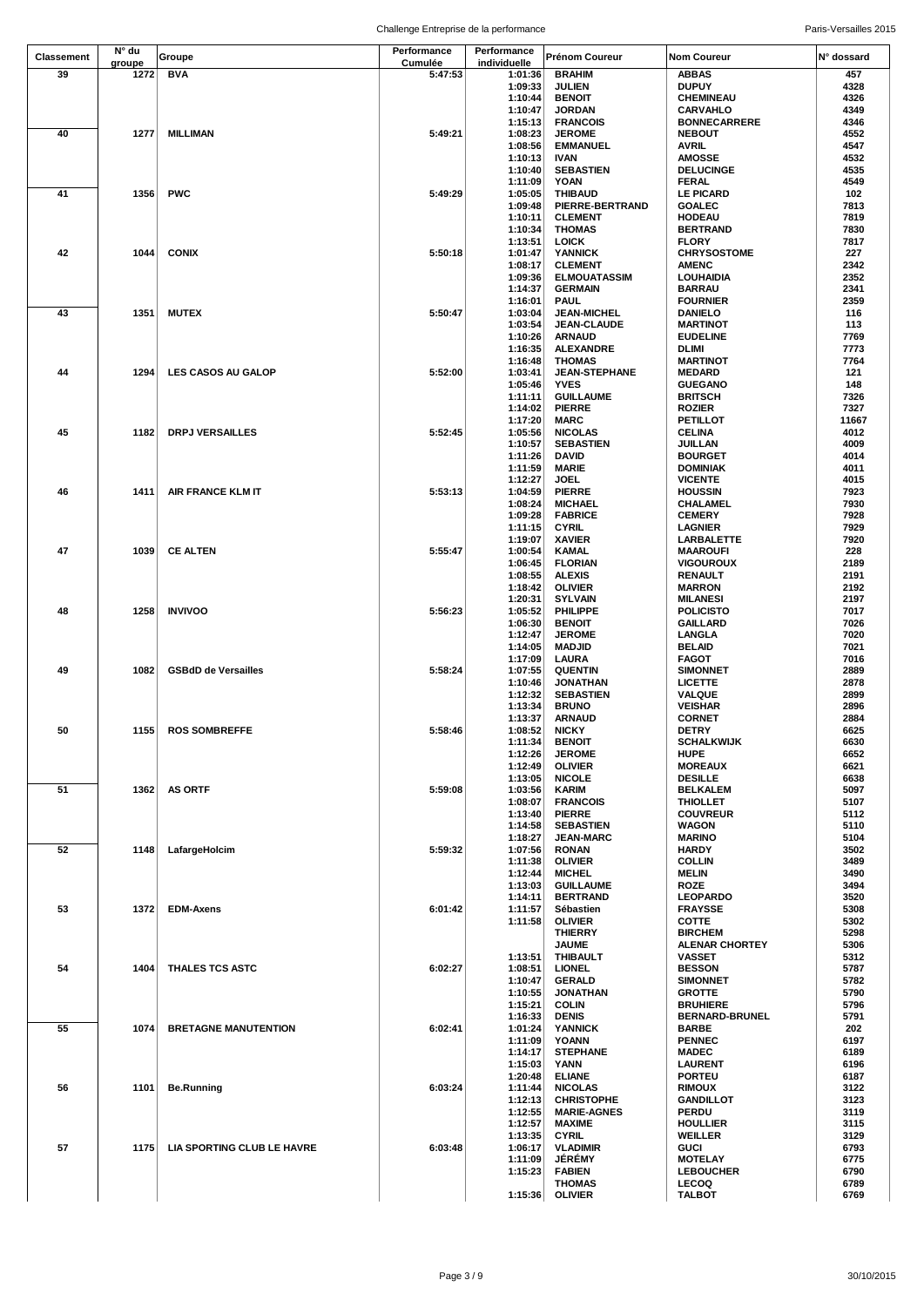|                   | N° du  |                                         | Performance | Performance        |                                     |                                           |              |
|-------------------|--------|-----------------------------------------|-------------|--------------------|-------------------------------------|-------------------------------------------|--------------|
| <b>Classement</b> | groupe | Groupe                                  | Cumulée     | individuelle       | <b>Prénom Coureur</b>               | <b>Nom Coureur</b>                        | N° dossard   |
| 58                | 1042   | Running Team mc2i                       | 6:03:58     | 1:07:57            | <b>GUILLAUME</b>                    | DE GASQUET                                | 2253         |
|                   |        |                                         |             | 1:11:34            | <b>KEVIN</b>                        | <b>MATTENET</b>                           | 2266         |
|                   |        |                                         |             | 1:12:59<br>1:15:03 | <b>AUGUSTE</b>                      | <b>NGUYEN</b><br><b>BRETON</b>            | 2252<br>2255 |
|                   |        |                                         |             | 1:16:25            | <b>MAXIME</b><br><b>FABIEN</b>      | <b>NAUD</b>                               | 2263         |
| 59                | 1036   | AIR LIQUIDE                             | 6:04:51     | 1:10:08            | <b>THIERRY</b>                      | <b>SIFODIL</b>                            | 2006         |
|                   |        |                                         |             | 1:12:33            | <b>XAVIER</b>                       | GENIN                                     | 1998         |
|                   |        |                                         |             | 1:12:40            | REMI                                | <b>CHARACHON</b>                          | 2007         |
|                   |        |                                         |             | 1:14:33            | <b>INES</b>                         | <b>CHARACHON</b>                          | 2008         |
|                   |        |                                         |             | 1:14:57            | <b>YOUNES</b>                       | <b>BELMEKKI-ALAOUI</b>                    | 2013         |
| 60                | 1051   | <b>STAT</b>                             | 6:06:42     | 1:07:38            | <b>WILFRID</b>                      | <b>SUTER</b>                              | 2551         |
|                   |        |                                         |             | 1:10:48            | <b>JULIEN</b>                       | <b>FAVOT</b>                              | 2556         |
|                   |        |                                         |             | 1:14:20            | <b>LAURENT</b>                      | <b>VIGUIER</b>                            | 2549         |
|                   |        |                                         |             | 1:16:57            | <b>MAGALIE</b>                      | <b>QUEQUET</b>                            | 2561         |
|                   |        |                                         |             | 1:16:59            | <b>ARNAUD</b>                       | <b>MAUVISSEAU</b>                         | 2567         |
| 61                | 1310   | <b>ADVANS GROUP</b>                     | 6:06:55     | 1:09:54<br>1:10:55 | <b>SILVAIN</b><br><b>SYLVAIN</b>    | <b>DUCROS</b><br><b>RUYER</b>             | 7426<br>7427 |
|                   |        |                                         |             | 1:14:56            | <b>ARESKI</b>                       | <b>MAKLOUF</b>                            | 7441         |
|                   |        |                                         |             | 1:15:17            | <b>THOMAS</b>                       | <b>GIOL</b>                               | 7428         |
|                   |        |                                         |             | 1:15:53            | <b>JOACHIM</b>                      | <b>DUMINIL</b>                            | 7430         |
| 62                | 1295   | <b>ANATOLE</b>                          | 6:07:28     | 1:05:11            | <b>VINCENT</b>                      | <b>BENOUAICH</b>                          | 7343         |
|                   |        |                                         |             | 1:06:46            | <b>CEDRIC</b>                       | <b>DELBEGUE</b>                           | 7335         |
|                   |        |                                         |             | 1:10:24            | <b>GUILLAUME</b>                    | <b>DELCROIX</b>                           | 7332         |
|                   |        |                                         |             | 1:17:53            | <b>LUDOVIC</b>                      | POUVRASSEAU                               | 7340         |
|                   |        |                                         |             | 1:27:14            | <b>JOHANN</b>                       | <b>BROQUEREAU</b>                         | 7334         |
| 63                |        | 1172 SGS ATHLETISME                     | 6:07:35     | 1:10:41            | MARC                                | <b>CASANA</b>                             | 6751         |
|                   |        |                                         |             | 1:12:35            | PHILIPPE                            | <b>JACQUEMIN</b>                          | 6753         |
|                   |        |                                         |             | 1:13:20<br>1:15:29 | <b>ROMAIN</b><br><b>HERVE</b>       | <b>GUIHARD</b><br><b>NOZIERES</b>         | 6745<br>6749 |
|                   |        |                                         |             | 1:15:30            | <b>CLAUDE</b>                       | <b>BENOITS</b>                            | 6752         |
| 64                | 1188   | ATHLETIQUE CLUB DE CHOISY LE ROI        | 6:07:47     | 1:05:44            | <b>CHRISTOPHE</b>                   | VIGOT                                     | 6856         |
|                   |        |                                         |             | 1:05:51            | <b>NADIR</b>                        | <b>BOUTEKRABET</b>                        | 6867         |
|                   |        |                                         |             | 1:12:03            | ALI                                 | <b>MOURAFI</b>                            | 6854         |
|                   |        |                                         |             | 1:22:01            | <b>SILVERIO</b>                     | <b>FERREIRO GARCIA</b>                    | 6863         |
|                   |        |                                         |             | 1:22:08            | <b>JEAN PIERRE</b>                  | <b>MERLIOT</b>                            | 6860         |
| 65                | 1406   | <b>ANDRA</b>                            | 6:07:51     | 1:09:05            | <b>BRUNO</b>                        | LIEBARD                                   | 5816         |
|                   |        |                                         |             | 1:12:09            | <b>NELSON</b>                       | <b>PEREIRA</b>                            | 5805         |
|                   |        |                                         |             | 1:12:49            | <b>VINCENT</b>                      | CHANIOLLEAU                               | 7906         |
|                   |        |                                         |             | 1:14:25            | <b>PASCAL</b>                       | <b>FOURAGE</b>                            | 5808         |
|                   |        |                                         |             | 1:19:23            | <b>JEAN-SEBASTIEN</b>               | <b>FLINOIS</b>                            | 5810         |
| 66                | 1106   | <b>GALERIES LAFAYETTE</b>               | 6:07:57     | 1:08:12            | <b>BENOIT</b>                       | <b>DORES</b>                              | 6381         |
|                   |        |                                         |             | 1:10:46            | <b>GUILLAUME</b><br><b>AKIM</b>     | <b>LESOUEF</b>                            | 6387<br>6377 |
|                   |        |                                         |             | 1:14:26<br>1:15:59 | <b>GAEL</b>                         | <b>BEN-SALAH</b><br><b>MERLE DES ILES</b> | 6388         |
|                   |        |                                         |             | 1:18:34            | <b>ALEXANDRE</b>                    | <b>AUBRY</b>                              | 6384         |
| 67                | 1410   | <b>CAP COIGNIERES</b>                   | 6:08:07     | 1:11:15            | <b>OLIVIER</b>                      | <b>VASSEUR</b>                            | 12163        |
|                   |        |                                         |             | 1:13:23            | <b>ETIENNE</b>                      | <b>GUYET</b>                              | 25901        |
|                   |        |                                         |             | 1:13:32            | <b>MICHEL</b>                       | SALL                                      | 7915         |
|                   |        |                                         |             | 1:14:44            | <b>JOEL</b>                         | <b>DAGBERT</b>                            | 7916         |
|                   |        |                                         |             | 1:15:13            | <b>PASCAL</b>                       | <b>TESSIER</b>                            | 7912         |
| 68                | 1397   | M6                                      | 6:08:31     | 1:07:04            | <b>GUILLAUME</b>                    | CHAGNEAU                                  | 5708         |
|                   |        |                                         |             | 1:10:33            | <b>SIMON</b>                        | <b>FOURNERIE</b>                          | 5702         |
|                   |        |                                         |             | 1:13:53            | <b>CHARLES</b>                      | <b>ANDRE</b>                              | 5715         |
|                   |        |                                         |             | 1:15:42            | <b>HERVE</b>                        | <b>ROUSSEAU</b>                           | 5720         |
|                   |        |                                         |             | 1:21:19            | <b>GUILLAUME</b><br>1:08:26 WILLIAM | <b>CHARLES</b>                            | 5704         |
| 69                |        | 1214 CE AREVA NP SQY                    | 6:08:46     | 1:10:58            | <b>DAVID</b>                        | <b>MESTIVIER</b><br><b>BIDEAU</b>         | 4220<br>4223 |
|                   |        |                                         |             | 1:15:41            | <b>NICOLAS</b>                      | <b>GOLLES</b>                             | 4224         |
|                   |        |                                         |             | 1:16:00            | <b>SERGE</b>                        | <b>LE COCQ</b>                            | 4227         |
|                   |        |                                         |             | 1:17:41            | <b>SYLVAIN</b>                      | <b>FARGE</b>                              | 4228         |
| 70                | 1382   | SGS                                     | 6:09:08     | 1:06:35            | <b>GAUTIER</b>                      | THEOBALD                                  | 5462         |
|                   |        |                                         |             | 1:06:59            | <b>CHRISTOPHE</b>                   | <b>HOMBERT</b>                            | 5463         |
|                   |        |                                         |             | 1:16:49            | <b>JORIS</b>                        | <b>PRETEUX</b>                            | 5459         |
|                   |        |                                         |             | 1:18:13            | FLORE                               | <b>LAPORTE-FAURET</b>                     | 5451         |
|                   |        |                                         |             | 1:20:32            | <b>FRANCOIS</b>                     | DAVID                                     | 5447         |
| 71                | 1386   | <b>EXPERTAM</b>                         | 6:09:14     | 1:04:10            | <b>MIKAEL</b>                       | <b>LEGOFFE</b>                            | 98           |
|                   |        |                                         |             | 1:11:02            | <b>TONY</b>                         | <b>LEGER</b>                              | 5493         |
|                   |        |                                         |             | 1:12:37<br>1:19:50 | <b>SEVERIN</b><br><b>SANDRA</b>     | <b>PAGNOTTA</b><br><b>SCHMITT</b>         | 5505<br>5501 |
|                   |        |                                         |             | 1:21:35            | <b>LAURENT</b>                      | <b>ROCHER</b>                             | 5494         |
| 72                | 1358   | <b>Centre Hospitalier de Versailles</b> | 6:10:00     | 1:07:41            | ERIC                                | <b>BONNEAU</b>                            | 4958         |
|                   |        |                                         |             | 1:10:58            | <b>GLEN</b>                         | <b>ELEGOET</b>                            | 4977         |
|                   |        |                                         |             | 1:16:11            | <b>LAURENT</b>                      | <b>VERDIER</b>                            | 4988         |
|                   |        |                                         |             | 1:16:37            | <b>NIRANE</b>                       | <b>CHHENG</b>                             | 4945         |
|                   |        |                                         |             | 1:18:33            | <b>JOHAN</b>                        | PRIVAT                                    | 4959         |
| 73                | 1065   | Eaton                                   | 6:11:30     | 1:12:59            | <b>THIBAUD</b>                      | PETIT                                     | 2780         |
|                   |        |                                         |             | 1:13:17            | <b>MAXIME</b>                       | <b>GUIBET</b>                             | 2793         |
|                   |        |                                         |             | 1:13:27            | DANIEL                              | <b>MOREIRA</b>                            | 5841         |
|                   |        |                                         |             | 1:15:34            | <b>ARLINDO</b>                      | <b>DA COSTA</b>                           | 2784<br>2787 |
| 74                | 1263   | SNCF DIRECTION ZONE SURETE PARIS RIVE   | 6:11:45     | 1:16:13<br>1:04:58 | <b>ARNOLD</b><br><b>FLORENT</b>     | YVRAY<br><b>HERVE</b>                     | 7055         |
|                   |        |                                         |             | 1:06:36            | <b>PIERRE</b>                       | <b>MANGIN</b>                             | 7057         |
|                   |        |                                         |             | 1:19:15            | <b>PIERRE</b>                       | CHATEL                                    | 7059         |
|                   |        |                                         |             | 1:19:36            | <b>DAVID</b>                        | HOAREAU                                   | 7063         |
|                   |        |                                         |             | 1:21:20            | <b>BENJAMIN</b>                     | DAVID                                     | 7065         |
| 75                | 1368   | <b>AXIMUM</b>                           | 6:12:20     | 1:07:38            | <b>CHRISTIAN</b>                    | <b>PAGES</b>                              | 5239         |
|                   |        |                                         |             | 1:14:49            | <b>KEVIN</b>                        | <b>BARDON</b>                             | 5240         |
|                   |        |                                         |             | 1:16:07            | <b>OLIVIER</b>                      | <b>CABAN</b>                              | 5223         |
|                   |        |                                         |             | 1:16:08            | <b>PASCAL</b>                       | PERAULT                                   | 5237         |
|                   |        |                                         |             | 1:17:38            | <b>MICHAEL</b>                      | <b>ESCALIER</b>                           | 5242         |
| 76                | 1261   | <b>PRINTEMPS</b>                        | 6:12:39     | 1:11:51<br>1:12:21 | <b>NICOLAS</b><br><b>CHRISTOPHE</b> | <b>MERCIER</b>                            | 4298<br>4299 |
|                   |        |                                         |             | 1:12:32            | <b>PEDRO</b>                        | <b>ABRAHAM</b><br>DIAS                    | 4297         |
|                   |        |                                         |             | 1:13:36            | <b>ADELE</b>                        | KERBAOL                                   | 4296         |
|                   |        |                                         |             | 1:22:19            | <b>HERMINIO</b>                     | <b>DA SILVA</b>                           | 4289         |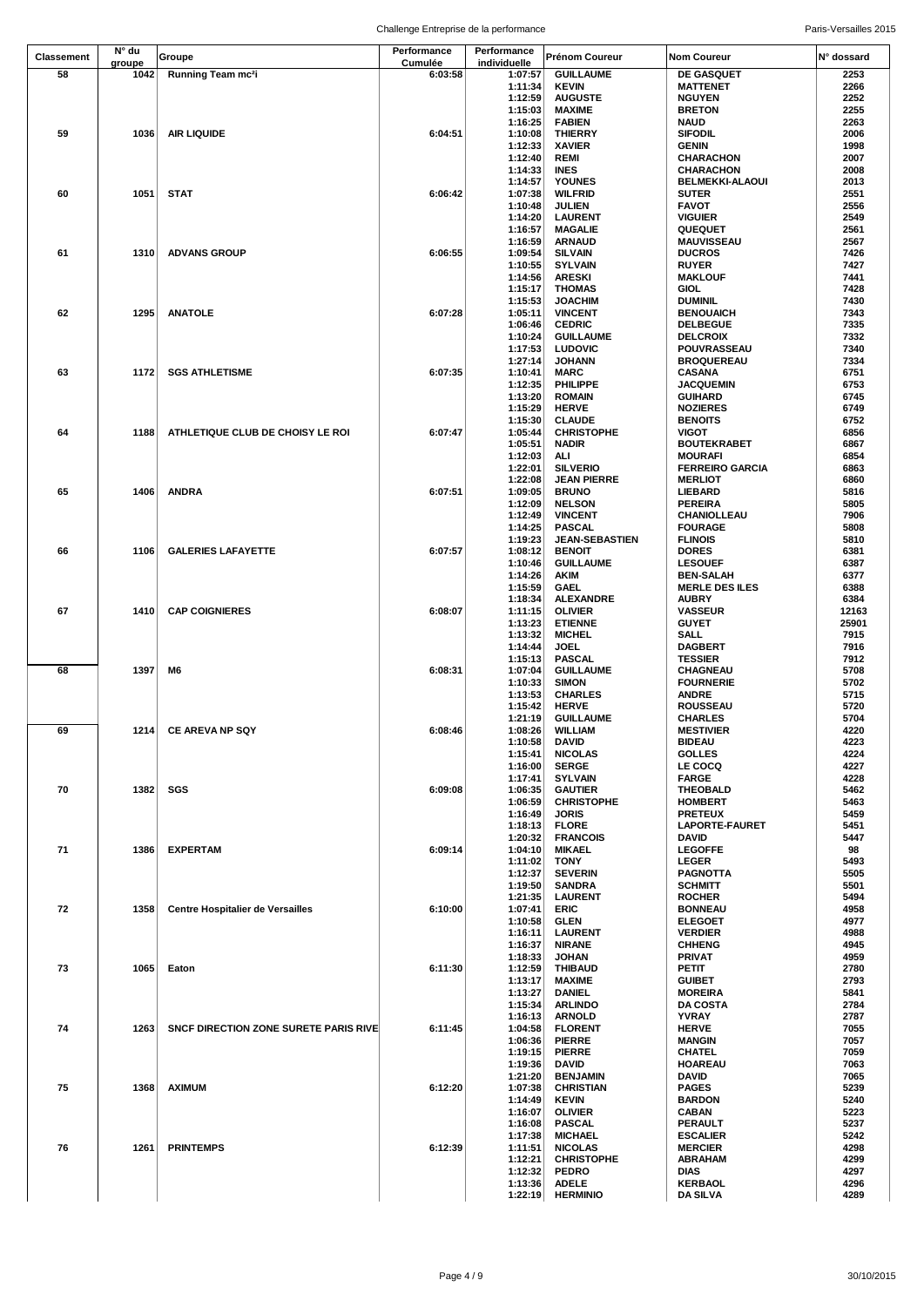|                   | N° du  |                                      | Performance | Performance        |                                       |                                       |              |
|-------------------|--------|--------------------------------------|-------------|--------------------|---------------------------------------|---------------------------------------|--------------|
| <b>Classement</b> | groupe | Groupe                               | Cumulée     | individuelle       | Prénom Coureur                        | Nom Coureur                           | N° dossard   |
| 77                | 1347   | <b>ASCT</b>                          | 6:13:21     | 1:08:02            | YANN                                  | <b>MARTINOLI</b>                      | 7735         |
|                   |        |                                      |             | 1:12:52            | <b>JEAN-CHRISTOPHE</b>                | <b>DOUGUET</b>                        | 7728         |
|                   |        |                                      |             | 1:13:03            | <b>THIBAULT</b>                       | <b>PELLOQUIN</b>                      | 7724         |
|                   |        |                                      |             | 1:19:41<br>1:19:43 | <b>JEAN-LUC</b><br><b>XAVIER</b>      | GRAND<br><b>GYONNET</b>               | 7725<br>7719 |
| 78                | 1298   | <b>ASCFF</b>                         | 6:13:51     | 1:06:15            | <b>SEBASTIEN</b>                      | <b>LAPPARRA</b>                       | 1043         |
|                   |        |                                      |             | 1:13:49            | <b>ALBERT</b>                         | <b>MPONDO BLACK</b>                   | 920          |
|                   |        |                                      |             | 1:15:06            | <b>DAMIEN</b>                         | <b>DERRIER</b>                        | 932          |
|                   |        |                                      |             | 1:18:17            | <b>LIONEL</b>                         | <b>GOEPFERT</b>                       | 4587         |
|                   |        |                                      |             | 1:20:24            | <b>CHRISTOPHE</b>                     | <b>LAMBERT</b>                        | 4576         |
| 79                | 1113   | <b>OLYMPUS</b>                       | 6:14:55     | 1:10:11            | <b>MATHIEU</b>                        | <b>FONTAINE</b>                       | 1125         |
|                   |        |                                      |             | 1:12:23            | <b>DAMIEN</b>                         | <b>BLONDEL</b>                        | 1140         |
|                   |        |                                      |             | 1:16:13            | <b>PATRICK</b>                        | <b>TINJUS</b>                         | 1134         |
|                   |        |                                      |             | 1:17:46            | <b>MANUEL</b>                         | <b>PEREIRA</b>                        | 1113<br>1102 |
| 80                | 1139   | <b>AS GE CGR</b>                     | 6:15:08     | 1:18:22<br>1:10:07 | <b>JOHAN</b><br>PHILIPPE              | <b>GODIN</b><br><b>LARTIGUE</b>       | 19348        |
|                   |        |                                      |             | 1:13:56            | <b>JULIEN</b>                         | <b>DAGUET</b>                         | 6563         |
|                   |        |                                      |             | 1:16:09            | <b>JEROME</b>                         | SUTTY                                 | 6539         |
|                   |        |                                      |             | 1:16:48            | <b>ANDRE</b>                          | BON                                   | 6555         |
|                   |        |                                      |             | 1:18:08            | <b>FREDERIC</b>                       | LANZA                                 | 6562         |
| 81                | 1212   | <b>SCAP</b>                          | 6:15:40     | 1:07:31            | <b>JEAN-MARC</b>                      | <b>MOULIN</b>                         | 6967         |
|                   |        |                                      |             | 1:15:19            | <b>YORICK</b>                         | <b>LECIAGUECAHAR</b>                  | 6972         |
|                   |        |                                      |             | 1:15:53<br>1:18:14 | PHILIPPE<br>PHILIPPE                  | <b>LESCROART</b><br><b>DELABROSSE</b> | 6976<br>6964 |
|                   |        |                                      |             | 1:18:43            | <b>HARALD</b>                         | <b>GANSWINDT</b>                      | 6970         |
| 82                | 1160   | <b>Zodiac Aero Electric</b>          | 6:15:58     | 1:11:36            | <b>ARNAUD</b>                         | <b>THIOULOUSE</b>                     | 3853         |
|                   |        |                                      |             |                    | YOUSSEF                               | AMZAY                                 | 3852         |
|                   |        |                                      |             | 1:15:31            | <b>OLIVIER</b>                        | <b>DESHAYES</b>                       | 3847         |
|                   |        |                                      |             | 1:16:57            | <b>ANTHONY</b>                        | <b>GUILLO</b>                         | 3850         |
|                   |        |                                      |             | 1:20:18            | LILIAN                                | <b>LOUSSE</b>                         | 3841         |
| 83                | 1289   | LA MUTUELLE PLAISIROISE              | 6:16:12     | 1:10:52            | <b>ERIC</b>                           | <b>MAZIER</b>                         | 7494         |
|                   |        |                                      |             | 1:13:16<br>1:13:53 | <b>SEVERINE</b><br><b>ALASSANE</b>    | <b>BARBIER</b><br>LY                  | 499<br>7240  |
|                   |        |                                      |             | 1:16:42            | <b>FREDERIC</b>                       | ROUDAUT                               | 7237         |
|                   |        |                                      |             | 1:21:29            | <b>ETIENNE</b>                        | <b>DESANGLES</b>                      | 7235         |
| 84                | 1363   | <b>Julhiet Sterwen</b>               | 6:16:21     | 1:05:59            | <b>FRANCOIS</b>                       | <b>FRETIN</b>                         | 5114         |
|                   |        |                                      |             | 1:08:06            | <b>CYRIL</b>                          | <b>SERRATRICE</b>                     | 5132         |
|                   |        |                                      |             | 1:19:47            | <b>MIKAEL</b>                         | LE GUELVOUIT                          | 5137         |
|                   |        |                                      |             | 1:20:54            | <b>MARC</b>                           | <b>SABATIER</b>                       | 5113         |
|                   |        |                                      |             | 1:21:35            | <b>YVES-MARIE</b>                     | <b>COSQUER</b>                        | 5130         |
| 85                | 1346   | <b>COFELY RESEAUX - GROUPE ENGIE</b> | 6:16:34     | 1:11:02            | <b>PATRICK</b>                        | SUHR                                  | 7709         |
|                   |        |                                      |             | 1:12:23<br>1:13:52 | <b>JULIEN</b><br><b>STEPHANE</b>      | <b>LEGRAND</b><br><b>DELANDE</b>      | 7716<br>7704 |
|                   |        |                                      |             | 1:18:33            | <b>MARCOS</b>                         | <b>PINHO</b>                          | 7717         |
|                   |        |                                      |             | 1:20:44            | <b>THIERRY</b>                        | <b>VIALA</b>                          | 7712         |
| 86                | 1030   | <b>AS CEIDF</b>                      | 6:16:58     | 1:12:05            | <b>ALBERTO</b>                        | <b>DOS SANTOS</b>                     | 1954         |
|                   |        |                                      |             | 1:13:58            | <b>MATHIEU</b>                        | <b>IRIART</b>                         | 1957         |
|                   |        |                                      |             | 1:15:08            | <b>RUDY</b>                           | JUBLANC                               | 1958         |
|                   |        |                                      |             | 1:17:33            | <b>JEAN-SAMUEL</b>                    | <b>MUSSARD</b>                        | 1961         |
|                   |        |                                      |             | 1:18:14            | <b>CHRISTOPHE</b>                     | <b>LE-MERCIER</b>                     | 1965         |
| 87                | 1032   | <b>CONFLANS PN</b>                   | 6:17:32     | 1:10:16<br>1:14:02 | <b>FRANCK</b><br>ERIC                 | <b>GUENOT</b><br><b>TEITE</b>         | 6063<br>6053 |
|                   |        |                                      |             | 1:16:11            | <b>REGIS</b>                          | <b>BOGA</b>                           | 6051         |
|                   |        |                                      |             | 1:17:04            | <b>STEPHANE</b>                       | <b>BOILLEAU</b>                       | 6057         |
|                   |        |                                      |             | 1:19:59            | <b>BLANDINE</b>                       | <b>POTIER</b>                         | 6055         |
| 88                |        | 1326 AFNOR                           | 6:17:54     | 1:12:23            | <b>PAUL</b>                           | <b>HAING</b>                          | 4879         |
|                   |        |                                      |             | 1:12:59            | <b>STEFAN</b>                         | <b>JEHANO</b>                         | 4875         |
|                   |        |                                      |             | 1:15:05            | TONY                                  | <b>MAURY</b>                          | 4874         |
|                   |        |                                      |             | 1:18:07<br>1:19:20 | <b>JEAN-FRANCOIS</b><br><b>CAROLE</b> | <b>CAPELLE</b><br><b>BODIN</b>        | 4855<br>4852 |
| 89                | 1167   | TNT                                  | 6:18:12     | 1:07:53            | <b>FABRICE</b>                        | <b>MASCARIN</b>                       | 3861         |
|                   |        |                                      |             | 1:15:47            | <b>CHRISTOPHE</b>                     | <b>PATIN</b>                          | 3876         |
|                   |        |                                      |             | 1:18:00            | <b>MICHEL</b>                         | <b>ESTEVES</b>                        | 3877         |
|                   |        |                                      |             | 1:18:03            | <b>ANNISSA</b>                        | <b>MERASLI</b>                        | 3869         |
|                   |        |                                      |             | 1:18:29            | <b>GAETAN</b>                         | ANQUETIL                              | 3866         |
| 90                | 1181   | <b>GEODIS lie de France</b>          | 6:18:32     | 1:08:58            | <b>VIRGIL</b>                         | <b>VERDUCCI</b>                       | 3998         |
|                   |        |                                      |             | 1:14:38<br>1:15:10 | <b>BERTRAND</b><br><b>ETIENNE</b>     | <b>LEBAGOUSSE</b><br><b>RABIOT</b>    | 3982<br>3980 |
|                   |        |                                      |             | 1:18:57            | <b>FABRICE</b>                        | <b>ROGER</b>                          | 3988         |
|                   |        |                                      |             | 1:20:49            | <b>FREDERIC</b>                       | <b>SUDRE</b>                          | 3989         |
| 91                | 1401   | <b>Club Maroc Marathon</b>           | 6:18:44     | 1:12:15            | <b>HATIM</b>                          | BAHRI                                 | 274          |
|                   |        |                                      |             | 1:14:21            | LOUTFI                                | LAHLOU                                | 272          |
|                   |        |                                      |             | 1:14:26            | <b>ANASS</b>                          | <b>BOUZOUBAA</b>                      | 394          |
|                   |        |                                      |             | 1:17:04<br>1:20:38 | <b>HASSAN</b><br><b>KHALID</b>        | <b>FNINE</b><br><b>BENMOUSSA</b>      | 270<br>275   |
| 92                | 1354   | <b>SEWS-E</b>                        | 6:19:18     | 1:02:51            | <b>BENOIT</b>                         | <b>HANSE</b>                          | 78           |
|                   |        |                                      |             | 1:17:35            | <b>SEBASTIEN</b>                      | <b>COUPEZ</b>                         | 7779         |
|                   |        |                                      |             | 1:17:38            | <b>YANNICK</b>                        | <b>NAGAU</b>                          | 7780         |
|                   |        |                                      |             | 1:18:55            | <b>FABRICE</b>                        | <b>CHARNAL</b>                        | 7791         |
|                   |        |                                      |             | 1:22:19            | <b>JEAN-MARC</b>                      | <b>MORILLE</b>                        | 7781         |
| 93                | 1322   | <b>AMEC FOSTER WHEELER</b>           | 6:19:21     | 1:08:54            | <b>GUILLAUME</b>                      | <b>ARMOIRY</b>                        | 7526<br>7524 |
|                   |        |                                      |             | 1:13:08<br>1:16:33 | <b>ANTOINE</b><br><b>RAPHAEL</b>      | VAILLANT<br><b>SANJUAN</b>            | 7528         |
|                   |        |                                      |             | 1:20:03            | <b>YOANN</b>                          | LORRE                                 | 7533         |
|                   |        |                                      |             | 1:20:43            | <b>ALEXANDRE</b>                      | <b>CORSINI</b>                        | 7535         |
| 94                | 1203   | <b>TCS BRETIGNY</b>                  | 6:19:51     | 1:12:40            | <b>PASCAL</b>                         | <b>CHENEVIERE</b>                     | 4168         |
|                   |        |                                      |             | 1:13:07            | YOANN                                 | <b>BONANNI</b>                        | 4170         |
|                   |        |                                      |             | 1:13:46            | <b>BENOIT</b>                         | <b>CLERE</b>                          | 4161         |
|                   |        |                                      |             | 1:19:27            | <b>CARINA</b>                         | <b>SILVA</b>                          | 4169         |
| 95                | 1361   | Powersante                           | 6:20:03     | 1:20:51<br>1:02:36 | <b>CLAUDE</b><br><b>ADRIEN</b>        | RAOULT<br><b>BORNAND</b>              | 4175<br>5082 |
|                   |        |                                      |             | 1:14:46            | <b>JEREMY</b>                         | <b>ROCHE</b>                          | 5074         |
|                   |        |                                      |             | 1:20:12            | <b>RACHID</b>                         | <b>BAKKAR</b>                         | 5079         |
|                   |        |                                      |             | 1:21:10            | SI                                    | <b>DANG</b>                           | 5091         |
|                   |        |                                      |             | 1:21:19            | <b>NICOLAS</b>                        | <b>MOITTIE</b>                        | 5072         |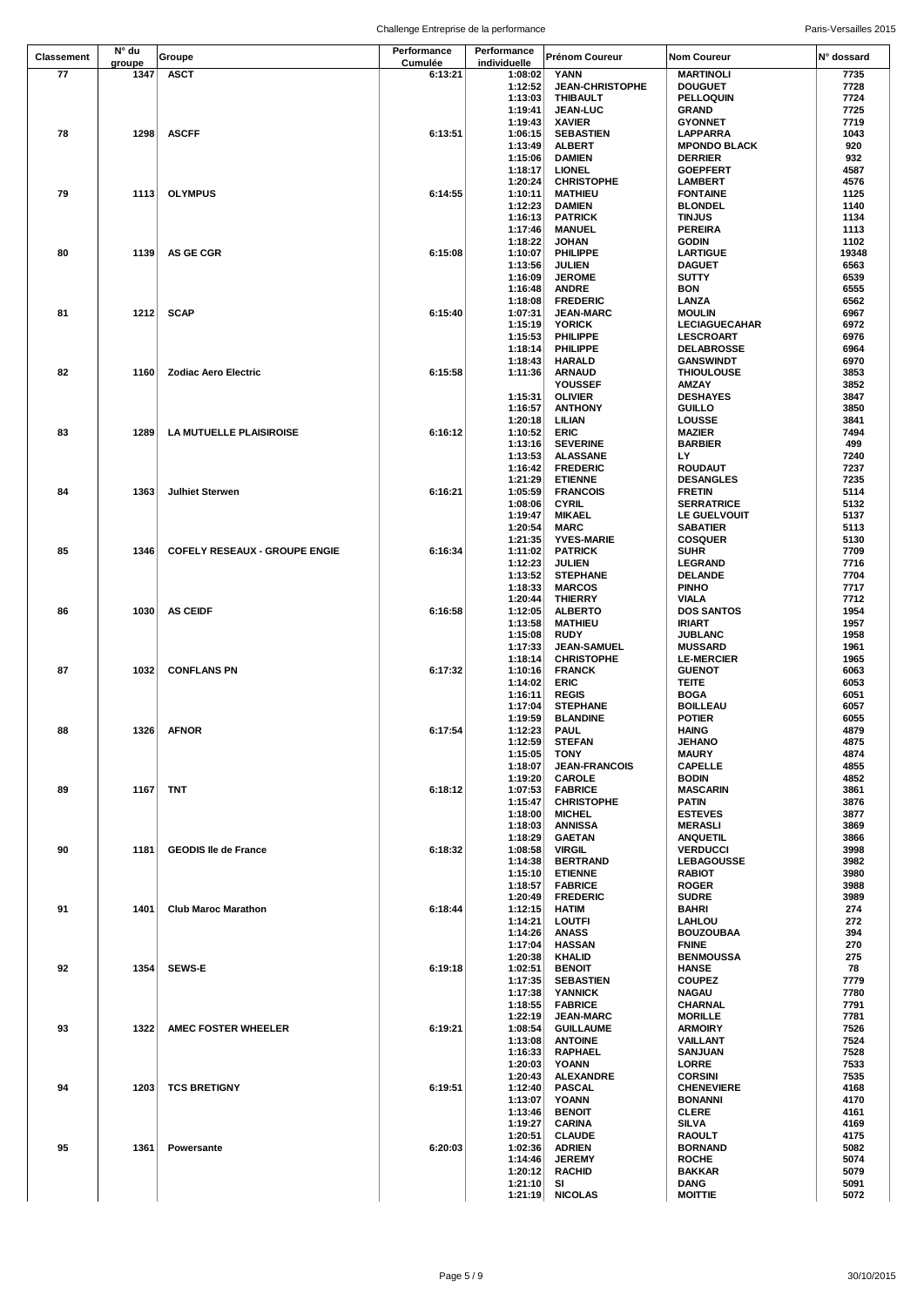|                   | N° du  |                               | Performance | Performance        |                                    |                                         |              |
|-------------------|--------|-------------------------------|-------------|--------------------|------------------------------------|-----------------------------------------|--------------|
| <b>Classement</b> | groupe | Groupe                        | Cumulée     | individuelle       | Prénom Coureur                     | <b>Nom Coureur</b>                      | N° dossard   |
| 96                | 1357   | FI running team               | 6:20:05     | 1:05:52            | <b>GAEL</b>                        | <b>CLERVAL</b>                          | 4930         |
|                   |        |                               |             | 1:16:44            | <b>CLEMENT</b>                     | <b>MEYER</b>                            | 4917         |
|                   |        |                               |             | 1:19:09            | <b>REMI</b>                        | DARNAULT                                | 4919         |
|                   |        |                               |             | 1:19:10            | <b>QUENTIN</b>                     | <b>PARIS</b>                            | 4937         |
|                   |        |                               |             |                    | <b>PIERRICK</b>                    | <b>AGUESSE</b>                          | 4929         |
| 97                | 1290   | <b>SPORTS LOISIRS SANOFI</b>  | 6:20:39     | 1:13:15            | JULIE                              | <b>BARRIER</b>                          | 7248         |
|                   |        |                               |             | 1:15:08            | <b>SERGE</b><br><b>FREDERIC</b>    | <b>PERARD</b>                           | 7242<br>7261 |
|                   |        |                               |             | 1:16:45<br>1:16:51 | <b>JORG</b>                        | <b>KHOUVILAY</b><br><b>BLANKENSTEIN</b> | 7259         |
|                   |        |                               |             | 1:18:40            | <b>BRUNO</b>                       | <b>POIRIER</b>                          | 7252         |
| 98                | 1028   | <b>ARGAN</b>                  | 6:20:43     | 1:14:29            | <b>ROMAIN</b>                      | LE CHENADEC                             | 6037         |
|                   |        |                               |             | 1:14:30            | <b>NICOLAS</b>                     | <b>ROY</b>                              | 6035         |
|                   |        |                               |             | 1:16:58            | <b>GABRIEL</b>                     | <b>SCHUMACHER</b>                       | 6039         |
|                   |        |                               |             | 1:17:17            | <b>JEAN-BAPTISTE</b>               | <b>REROLLE</b>                          | 6033         |
|                   |        |                               |             | 1:17:29            | <b>JEAN CLAUDE</b>                 | <b>LE LAN</b>                           | 6030         |
| 99                | 1338   | <b>TEAM FIVES MAINTENANCE</b> | 6:21:14     | 1:11:00            | <b>MATHIEU</b>                     | <b>BROSSIAL</b>                         | 7635         |
|                   |        |                               |             | 1:15:28            | <b>FREDERIC</b>                    | <b>TAQUET</b>                           | 8522         |
|                   |        |                               |             | 1:15:59            | <b>SAFIA</b>                       | <b>MERABET</b>                          | 7631         |
|                   |        |                               |             | 1:17:39<br>1:21:08 | <b>PATRICK</b><br><b>PASCAL</b>    | LE TIEC<br><b>MERCIER</b>               | 7632<br>7636 |
| 100               | 1104   | <b>LES COURCOUREURS</b>       | 6:22:20     | 1:07:48            | <b>MICHAEL</b>                     | <b>MIKARIC</b>                          | 6361         |
|                   |        |                               |             | 1:17:17            | <b>GREGORY</b>                     | <b>FAURE</b>                            | 6353         |
|                   |        |                               |             | 1:18:30            | <b>EMILE</b>                       | <b>BENJAMIN</b>                         | 6367         |
|                   |        |                               |             | 1:18:58            | <b>YANNICK</b>                     | <b>PLOGER</b>                           | 6369         |
|                   |        |                               |             | 1:19:47            | <b>CHRISTOPHE</b>                  | <b>PARRA</b>                            | 6352         |
| 101               | 1394   | <b>Issy les Moulineaux</b>    | 6:23:23     | 1:05:46            | <b>BENOIT</b>                      | <b>BLONDEL</b>                          | 1858         |
|                   |        |                               |             | 1:12:12            | ABDERRAZZAK                        | <b>ABASSI</b>                           | 1821         |
|                   |        |                               |             | 1:19:49            | <b>CRISTINA</b>                    | <b>DARJAN</b>                           | 666          |
|                   |        |                               |             | 1:21:52            | <b>MICHEL</b>                      | <b>RAINERI</b><br><b>BOUVIER</b>        | 665          |
| 102               | 1204   | <b>DAVESNE TEAM</b>           | 6:23:38     | 1:23:44<br>1:12:15 | <b>JOEL</b><br><b>JONATHAN</b>     | <b>BOCCARA</b>                          | 1861<br>1025 |
|                   |        |                               |             | 1:12:16            | DAVID                              | <b>BOCCARA</b>                          | 1026         |
|                   |        |                               |             | 1:17:08            | <b>ELIE</b>                        | <b>BOCCARA</b>                          | 1024         |
|                   |        |                               |             | 1:18:36            | <b>ANOUK</b>                       | <b>BOCCARA</b>                          | 1023         |
|                   |        |                               |             | 1:23:23            | <b>SIMON</b>                       | <b>DARMONNI</b>                         | 1034         |
| 103               | 1364   | <b>POC</b>                    | 6:25:36     | 1:08:53            | <b>JEROME</b>                      | <b>SAPALY</b>                           | 5158         |
|                   |        |                               |             | 1:12:05            | <b>SOPHIE</b>                      | <b>HUBERT</b>                           | 5154         |
|                   |        |                               |             | 1:19:54            | <b>FABIEN</b>                      | <b>RIVA</b>                             | 5153         |
|                   |        |                               |             | 1:20:34            | <b>THIERRY</b>                     | <b>ANTONIO</b>                          | 5151         |
|                   |        |                               |             | 1:24:10            | <b>XAVIER</b>                      | <b>VOILQUIN</b>                         | 5148         |
| 104               | 1307   | <b>SYCOMORE</b>               | 6:25:56     | 1:05:44<br>1:18:48 | <b>XAVIER</b><br><b>CHRISTOPHE</b> | <b>MASSE</b><br><b>GASNIER</b>          | 7407<br>7410 |
|                   |        |                               |             | 1:19:01            | <b>ALAIN</b>                       | <b>ROBERT-DAUTUN</b>                    | 7405         |
|                   |        |                               |             | 1:19:02            | PHILIPPE                           | <b>MAUPAS</b>                           | 7412         |
|                   |        |                               |             | 1:23:21            | <b>AURELIEN</b>                    | <b>SINGER</b>                           | 7411         |
| 105               | 1371   | <b>EDM-DNCA</b>               | 6:26:23     | 1:08:43            | <b>ROMAIN</b>                      | <b>MAHIEU</b>                           | 5263         |
|                   |        |                               |             | 1:15:07            | <b>ARNAUD</b>                      | <b>SCHANGEL</b>                         | 5269         |
|                   |        |                               |             | 1:17:48            | <b>FLORENT</b>                     | ZAFFARONI                               | 5273         |
|                   |        |                               |             | 1:22:21            | PHILIPPE                           | <b>DESFOSSES</b>                        | 5253         |
|                   |        |                               |             | 1:22:24            | Mathieu                            | SIX                                     | 5270         |
| 106               | 1142   | <b>SEQUANS</b>                | 6:26:26     | 1:12:19            | <b>VINCENT</b>                     | <b>MORET BOSH</b>                       | 6573         |
|                   |        |                               |             | 1:14:41            | <b>NUNO</b>                        | <b>PIRES</b>                            | 6574         |
|                   |        |                               |             | 1:19:22<br>1:20:02 | <b>EMMANUEL</b><br><b>HERVE</b>    | <b>LEMOIS</b><br><b>TOLIA</b>           | 6585<br>6569 |
|                   |        |                               |             |                    | <b>GAUTIER</b>                     | RENAULT                                 | 6572         |
| 107               |        | 1069 La Fibre Orange          | 6:26:29     | 1:09:33            | <b>FLORE</b>                       | <b>GUILLEMET-GALMICHE</b>               | 2857         |
|                   |        |                               |             | 1:16:20            | TUAN                               | AU QUANG                                | 2856         |
|                   |        |                               |             | 1:18:59            | <b>THIERRY</b>                     | <b>ROY</b>                              | 2855         |
|                   |        |                               |             | 1:19:52            | <b>BERNARD</b>                     | <b>BERTOLINI</b>                        | 2854         |
|                   |        |                               |             | 1:21:45            | PHILIPPE                           | <b>TATOUD</b>                           | 2860         |
| 108               | 1292   | <b>RICHARDSON</b>             | 6:27:08     | 1:14:46            | <b>JOEL</b>                        | <b>BOURDY</b>                           | 7290         |
|                   |        |                               |             | 1:15:59            | <b>GAETAN</b>                      | <b>TRIERWEILER</b>                      | 7282         |
|                   |        |                               |             | 1:18:43<br>1:18:47 | YOUCEF<br><b>FREDERIC</b>          | ZAIZ<br><b>IAFRATE</b>                  | 7295<br>7292 |
|                   |        |                               |             | 1:18:53            | <b>MESSAOUD</b>                    | <b>AIT MAMMAR</b>                       | 7306         |
| 109               | 1025   | PHILIPPIDES TEMPLEUVE         | 6:27:36     | 1:15:23            | <b>EMMANUEL</b>                    | <b>PLANCHET</b>                         | 6010         |
|                   |        |                               |             | 1:15:24            | <b>DOMINIQUE</b>                   | VRAU                                    | 6000         |
|                   |        |                               |             | 1:16:20            | <b>DIDIER</b>                      | <b>VERDIERE</b>                         | 5993         |
|                   |        |                               |             | 1:19:10            | <b>FRANCOIS</b>                    | <b>LEVEQUE</b>                          | 5997         |
|                   |        |                               |             | 1:21:19            | <b>CHRISTOPHE</b>                  | <b>LEVEQUE</b>                          | 5989         |
| 110               | 1185   | <b>SERMA INGENIERIE</b>       | 6:28:08     | 1:11:22            | <b>PATRICE</b>                     | <b>LEMOINE</b>                          | 6829         |
|                   |        |                               |             | 1:14:22            | PIERRE-ANTOINE                     | <b>MEURENS</b>                          | 6828<br>6846 |
|                   |        |                               |             | 1:15:46<br>1:23:02 | <b>JOEL</b><br>INTI                | <b>BRISTICA</b><br><b>MORALES</b>       | 6832         |
|                   |        |                               |             | 1:23:36            | PHILIPPE                           | SOLA                                    | 6838         |
| 111               | 1056   | <b>CINQ SUR CINQ</b>          | 6:28:23     | 1:08:10            | <b>CYRIL</b>                       | <b>DAUFES</b>                           | 6117         |
|                   |        |                               |             | 1:12:49            | <b>JEAN PIERRE</b>                 | <b>BARBIER</b>                          | 6112         |
|                   |        |                               |             | 1:19:34            | <b>CHRISTOPHE</b>                  | <b>LEPOITTEVIN</b>                      | 6123         |
|                   |        |                               |             | 1:22:58            | <b>MARC</b>                        | <b>SANDERS</b>                          | 6120         |
|                   |        |                               |             | 1:24:52            | LUC                                | <b>AVEDISSIAN</b>                       | 6113         |
| 112               | 1370   | <b>EDM-Joelette</b>           | 6:29:08     | 1:17:48            | DAVID                              | <b>RABUSSIER</b>                        | 297          |
|                   |        |                               |             | 1:17:49            | <b>ANTHONY</b>                     | <b>BERNERON</b>                         | 415          |
|                   |        |                               |             | 1:17:51            | <b>ARNAUD</b><br><b>CYRIL</b>      | <b>ALATERRE</b><br><b>BUISSON</b>       | 294<br>412   |
|                   |        |                               |             |                    | <b>JEROME</b>                      | <b>DALCERRO</b>                         | 408          |
| 113               | 1150   | <b>SYSTRA Run</b>             | 6:29:34     | 1:16:31            | <b>ETIENNE</b>                     | <b>DOUBLEAU</b>                         | 3617         |
|                   |        |                               |             | 1:16:45            | <b>MATTHIEU</b>                    | <b>CHOPARD</b>                          | 3622         |
|                   |        |                               |             | 1:17:20            | <b>ANTHONY</b>                     | <b>NAZARRE</b>                          | 3616         |
|                   |        |                               |             | 1:19:14            | <b>ANTOINE</b>                     | <b>RADE</b>                             | 3656         |
|                   |        |                               |             | 1:19:44            | <b>NICOLAS</b>                     | VANGREVELYNGHE                          | 3651         |
| 114               | 1119   | <b>ARKEMA</b>                 | 6:29:41     | 1:07:02            | <b>STEPHANE</b>                    | <b>GODEFROY</b>                         | 3314         |
|                   |        |                               |             | 1:18:14            | <b>JEROME</b>                      | <b>MAILLET</b>                          | 3316         |
|                   |        |                               |             | 1:19:06            | <b>ADRIEN</b>                      | <b>LAPEYRE</b>                          | 3310         |
|                   |        |                               |             | 1:20:27<br>1:24:52 | <b>VINCENT</b><br><b>FABIEN</b>    | <b>PEPIN</b><br><b>DEBAUD</b>           | 3307<br>3322 |
|                   |        |                               |             |                    |                                    |                                         |              |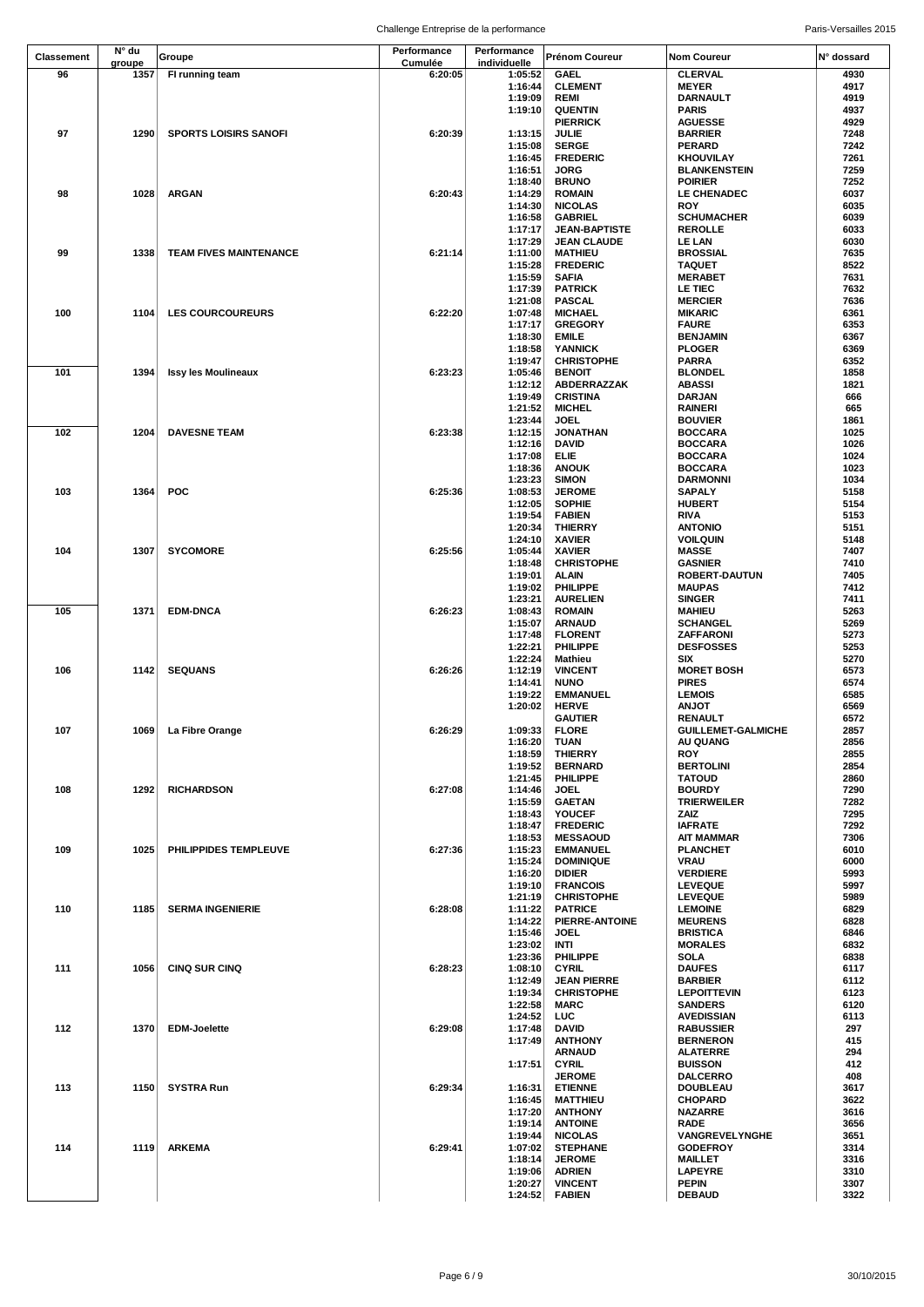| <b>Classement</b><br>115 | N° du<br>groupe<br>1288 | Groupe                               | Performance<br>Cumulée | Performance<br>individuelle | Prénom Coureur                               | Nom Coureur                        | N° dossard   |
|--------------------------|-------------------------|--------------------------------------|------------------------|-----------------------------|----------------------------------------------|------------------------------------|--------------|
|                          |                         |                                      |                        |                             |                                              |                                    |              |
|                          |                         | <b>Mega Running Team</b>             | 6:29:44                | 1:13:12<br>1:18:07          | <b>JUAN</b><br><b>SEBASTIEN</b>              | DE OLIVEIRA<br><b>LESAULE</b>      | 4559<br>4564 |
|                          |                         |                                      |                        | 1:18:09                     | <b>KEVIN</b>                                 | REB                                | 4569         |
|                          |                         |                                      |                        | 1:19:33                     | <b>FRANCK</b>                                | <b>MARTINI</b>                     | 4558         |
| 116                      | 1321                    | <b>INRIA</b>                         | 6:30:35                | 1:20:43<br>1:13:05          | <b>YANNICK</b><br><b>LOIC</b>                | <b>SAURY</b><br><b>MARECHAL</b>    | 4565<br>7517 |
|                          |                         |                                      |                        | 1:14:06                     | <b>VICTORIEN</b>                             | <b>MENIER</b>                      | 7518         |
|                          |                         |                                      |                        | 1:16:59                     | PHILIPPE                                     | <b>ROBERT</b>                      | 7520         |
|                          |                         |                                      |                        | 1:20:08                     | <b>ELIOTT</b>                                | TIXIER                             | 7515         |
| 117                      | 1201                    | <b>SEGEX</b>                         | 6:31:21                | 1:26:17<br>1:13:41          | <b>THIERRY</b><br>DAVID                      | <b>MARTINEZ</b><br>RAOULT          | 7516<br>4105 |
|                          |                         |                                      |                        | 1:15:56                     | <b>KOON CHI</b>                              | TSOI                               | 4119         |
|                          |                         |                                      |                        | 1:16:38                     | <b>ERWAN</b>                                 | <b>BENOIT</b>                      | 4093         |
|                          |                         |                                      |                        | 1:19:49                     | <b>FREDERIC</b>                              | <b>GLIZE</b>                       | 4108         |
| 118                      | 1319                    | <b>KYOCERA</b>                       | 6:33:04                | 1:25:17<br>1:12:17          | <b>PASCAL</b><br><b>ARNAUD</b>               | <b>BLANCHERI</b><br>VELTHUIZEN     | 4083<br>7499 |
|                          |                         |                                      |                        | 1:16:27                     | <b>EDWIGE</b>                                | <b>PRIOULT</b>                     | 7503         |
|                          |                         |                                      |                        | 1:19:53                     | THEO                                         | <b>JARNOUX</b>                     | 7507         |
|                          |                         |                                      |                        | 1:22:00                     | <b>AYMERIC</b>                               | <b>JUERY</b>                       | 7506         |
| 119                      | 1269                    | <b>JAMET</b>                         | 6:33:19                | 1:22:27<br>1:13:00          | <b>ANTHONY</b><br><b>VASCO</b>               | <b>AUGER</b><br><b>BAPTISTA</b>    | 7497<br>7103 |
|                          |                         |                                      |                        | 1:14:00                     | <b>PASCAL</b>                                | JAMET                              | 7100         |
|                          |                         |                                      |                        | 1:16:09                     | <b>DENIS</b>                                 | <b>BOHEC</b>                       | 7105         |
|                          |                         |                                      |                        | 1:24:01                     | <b>WALTER</b>                                | <b>VERGEL</b>                      | 7104         |
| 120                      | 1374                    | Solucom                              | 6:33:33                | 1:26:09<br>1:03:02          | <b>JEAN-CHRISTOPHE</b><br><b>FLORIAN</b>     | <b>SAUNIER</b><br><b>CLERC</b>     | 7106<br>461  |
|                          |                         |                                      |                        | 1:17:07                     | <b>GUILLAUME</b>                             | <b>DURAND</b>                      | 5386         |
|                          |                         |                                      |                        | 1:20:28                     | <b>ROBIN</b>                                 | <b>GAYRARD</b>                     | 5400         |
|                          |                         |                                      |                        | 1:26:08                     | <b>FREDERIC</b>                              | <b>BRENNER</b>                     | 5391         |
| 121                      | 1041                    | <b>CE NEWEDGE</b>                    | 6:34:14                | 1:26:48<br>1:06:31          | <b>AUDREY</b><br><b>JEAN MICHEL</b>          | <b>FANDOS</b><br><b>GUILBERT</b>   | 5417<br>2237 |
|                          |                         |                                      |                        | 1:14:40                     | <b>FREDERIC</b>                              | <b>TISSEAU</b>                     | 2233         |
|                          |                         |                                      |                        | 1:16:54                     | <b>ISSA</b>                                  | <b>SANGARE</b>                     | 2248         |
|                          |                         |                                      |                        | 1:24:47                     | LOTFI                                        | <b>MELLOUK</b>                     | 2240         |
| 122                      | 1377                    | <b>BNP PARIBAS RISK ANTICIPATION</b> | 6:35:24                | 1:31:22<br>1:10:44          | <b>JEAN DAVID</b><br><b>FRANCOIS NICOLAS</b> | <b>SCEMAMA</b><br>THAIS            | 2244<br>7863 |
|                          |                         |                                      |                        | 1:17:35                     | <b>HENRI-JULIEN</b>                          | <b>DE COCKBORNE</b>                | 7865         |
|                          |                         |                                      |                        | 1:20:12                     | <b>JEAN-MARC</b>                             | <b>LUCAS</b>                       | 7857         |
|                          |                         |                                      |                        | 1:22:25                     | <b>CYRIL</b>                                 | <b>LOIRY</b>                       | 7860         |
| 123                      | 1046                    | <b>SADEC AKELYS</b>                  | 6:35:26                | 1:24:28<br>1:15:01          | <b>MAXIME</b><br><b>DAVID</b>                | <b>MEHEUST</b><br><b>BARSOTTI</b>  | 7861<br>2435 |
|                          |                         |                                      |                        | 1:15:26                     | <b>JULIEN</b>                                | <b>MARCOT</b>                      | 2431         |
|                          |                         |                                      |                        | 1:20:36                     | <b>SYLVAIN</b>                               | <b>DEBONI</b>                      | 2415         |
|                          |                         |                                      |                        | 1:21:58                     | <b>JEAN BAPTISTE</b>                         | <b>ROUART</b>                      | 2436         |
| 124                      | 1308                    | <b>VELUX</b>                         | 6:36:16                | 1:22:25<br>1:14:31          | LOIC<br><b>DENIS</b>                         | <b>SERRES</b><br><b>TALLE</b>      | 2434<br>4642 |
|                          |                         |                                      |                        | 1:18:56                     | <b>XAVIER</b>                                | <b>PIMORD</b>                      | 4643         |
|                          |                         |                                      |                        | 1:19:11                     | <b>DAMIEN</b>                                | <b>CHENEL</b>                      | 4633         |
|                          |                         |                                      |                        | 1:20:26                     | <b>ADRIAN</b>                                | <b>MORIN</b>                       | 4646         |
| 125                      | 1179                    |                                      | 6:37:50                | 1:23:12<br>1:15:28          | <b>OLIVIER</b>                               | <b>PERRIN</b><br><b>ROGUIN</b>     | 4639<br>6818 |
|                          |                         | <b>DALKIA ASDIF</b>                  |                        | 1:16:42                     | <b>CATHERINE</b><br><b>RACHID</b>            | <b>MELLAS</b>                      | 6816         |
|                          |                         |                                      |                        | 1:17:36                     | <b>SERGE</b>                                 | <b>CLARENNE</b>                    | 6813         |
|                          |                         |                                      |                        | 1:23:39                     | LAURENT                                      | <b>JOURDY</b>                      | 6815         |
| 126                      |                         | 1266 NEORUN                          | 6:38:46                | 1:24:25                     | ALAIN<br><b>ROMUALD</b>                      | <b>CAVALIER</b><br><b>HENSGEN</b>  | 6812<br>4316 |
|                          |                         |                                      |                        | 1:14:25<br>1:17:36          | <b>SAMUEL</b>                                | <b>GUINET</b>                      | 4318         |
|                          |                         |                                      |                        | 1:18:45                     | <b>CLEM</b>                                  | <b>GARVEY</b>                      | 4321         |
|                          |                         |                                      |                        | 1:23:44                     | <b>PATRICE</b>                               | <b>MONTIGNY</b>                    | 4305         |
|                          |                         |                                      |                        | 1:24:16                     | <b>JEREMY</b>                                | <b>BELOSTOCK</b>                   | 4320         |
| 127                      | 1192                    | <b>FENWICK</b>                       | 6:40:29                | 1:12:25<br>1:18:27          | <b>JULIEN</b><br><b>FREDERIC</b>             | <b>CESARO</b><br><b>L'HERMITE</b>  | 6906<br>6911 |
|                          |                         |                                      |                        | 1:22:49                     | <b>CLEMENT</b>                               | <b>MASSON</b>                      | 6912         |
|                          |                         |                                      |                        | 1:22:51                     | <b>MATHIEU</b>                               | <b>BRUNEAU</b>                     | 6905         |
|                          |                         |                                      |                        | 1:23:57                     | <b>BRUNO</b>                                 | <b>MARTIN</b>                      | 6918         |
| 128                      | 1220                    | <b>COUP DE PATES</b>                 | 6:41:00                | 1:16:23<br>1:19:11          | <b>JULIEN</b><br><b>DAVID</b>                | <b>LECRIVAIN</b><br><b>PIQUOIS</b> | 4249<br>4241 |
|                          |                         |                                      |                        | 1:20:57                     | PHILIPPE                                     | <b>ASTRUC</b>                      | 4256         |
|                          |                         |                                      |                        | 1:22:11                     | <b>FERNANDO</b>                              | <b>BORREGA</b>                     | 4239         |
| 129                      |                         |                                      | 6:41:13                | 1:22:18                     | <b>JEANNE</b>                                | <b>MARGERIN</b>                    | 4245<br>5576 |
|                          | 1390                    | <b>SARETEC Running Team</b>          |                        | 1:13:15<br>1:19:42          | <b>EMILIE</b><br><b>SEBASTIEN</b>            | <b>AUBRIOT</b><br><b>LASSERON</b>  | 5578         |
|                          |                         |                                      |                        | 1:21:11                     | <b>JEAN-MAURICE</b>                          | <b>GUILLET</b>                     | 5579         |
|                          |                         |                                      |                        | 1:22:11                     | <b>PATRICE</b>                               | <b>BRETON</b>                      | 5571         |
|                          |                         |                                      |                        | 1:24:54                     | <b>LAURENT</b>                               | <b>AUBRIOT</b>                     | 5572         |
| 130                      | 1178                    | TEAM TLSA                            | 6:41:17                | 1:16:52<br>1:16:56          | <b>THIERRY</b><br><b>SEBASTIEN</b>           | JEAN<br>ABADIE                     | 3934<br>3925 |
|                          |                         |                                      |                        | 1:17:27                     | DAVID                                        | <b>CARPENTIER</b>                  | 3924         |
|                          |                         |                                      |                        | 1:20:34                     | <b>PAPA</b>                                  | SARR                               | 3919         |
|                          |                         |                                      |                        | 1:29:28                     | YANN                                         | <b>SLUSARCZYK</b>                  | 3929         |
| 131                      | 1317                    | <b>ZSE TEAM</b>                      | 6:41:27                | 1:09:20<br>1:18:48          | <b>CHARLES</b><br><b>QUENTIN</b>             | DULLIN<br><b>XAVIER</b>            | 7484<br>7486 |
|                          |                         |                                      |                        | 1:19:56                     | <b>FREDERIC</b>                              | DIARD                              | 7472         |
|                          |                         |                                      |                        | 1:24:57                     | <b>MATHIEU</b>                               | LAROCHE                            | 7473         |
|                          |                         |                                      |                        | 1:28:26                     | <b>GREGOIRE</b>                              | <b>DEMEESTERE</b>                  | 7490         |
| 132                      | 1180                    | <b>HERTA</b>                         | 6:41:58                | 1:14:50                     | <b>ANTHONY</b>                               | <b>ROUSSELLE</b>                   | 3958<br>3964 |
|                          |                         |                                      |                        | 1:15:55<br>1:22:31          | ALAIN<br><b>PASCAL</b>                       | <b>LEDENT</b><br><b>DROQUE</b>     | 3969         |
|                          |                         |                                      |                        | 1:22:45                     | <b>FREDERIC</b>                              | <b>GUERIN</b>                      | 3971         |
|                          |                         |                                      |                        | 1:25:57                     | <b>JULIEN</b>                                | LOUAT                              | 3939         |
| 133                      | 1283                    | <b>LA FORME LES FORMES</b>           | 6:42:17                | 1:15:12                     | <b>GREGORY</b>                               | BLIN                               | 7191         |
|                          |                         |                                      |                        | 1:15:41<br>1:23:10          | <b>CEDRIC</b><br><b>FRED</b>                 | <b>ILLES</b><br><b>ILLES</b>       | 7168<br>7170 |
|                          |                         |                                      |                        | 1:23:49                     | <b>BASTIEN</b>                               | <b>FAUCHEUR</b>                    | 7199         |
|                          |                         |                                      |                        | 1:24:25                     | <b>CHRISTELLE</b>                            | <b>ILLES</b>                       | 7169         |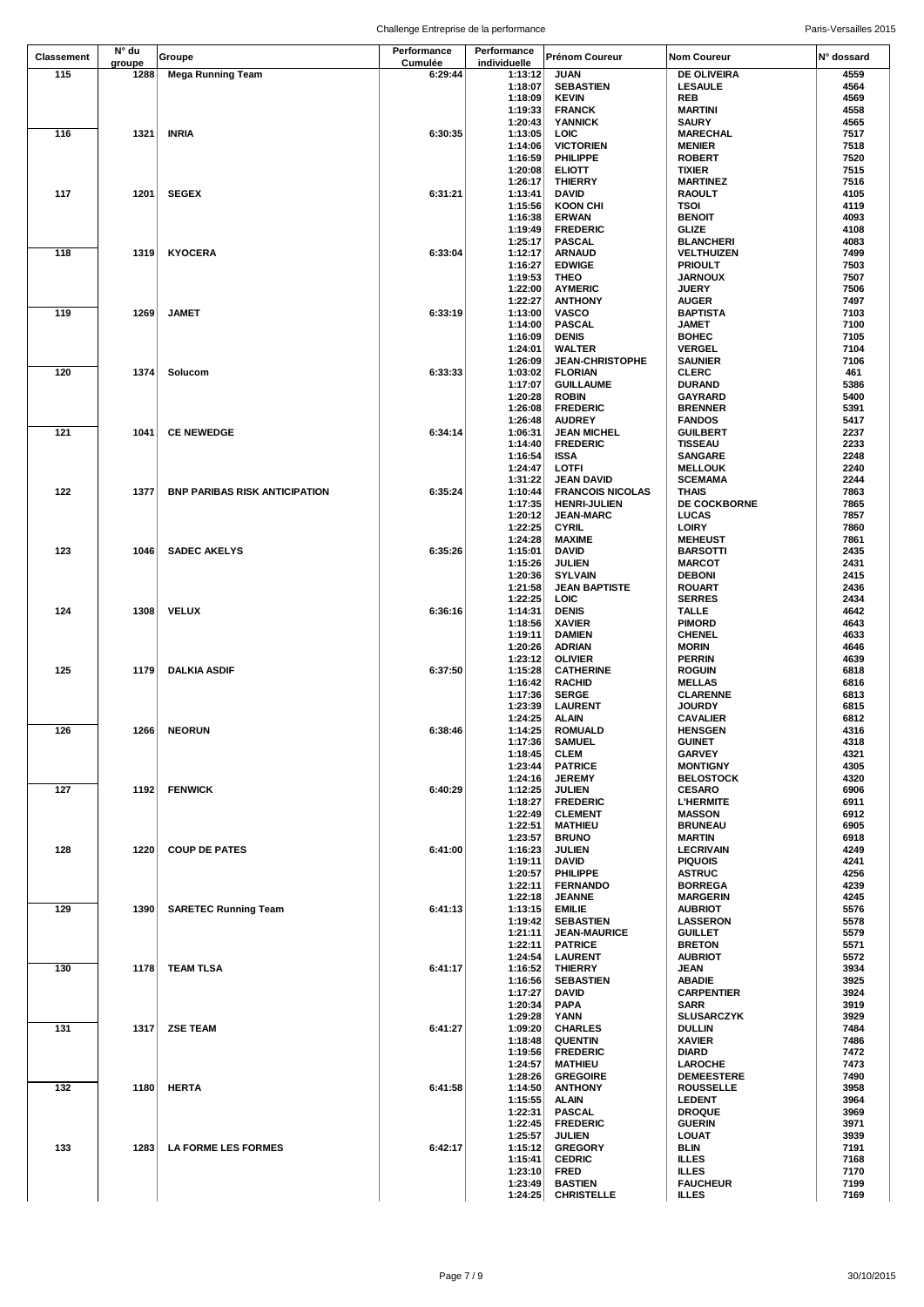| <b>Classement</b> | N° du  | Groupe                            | Performance | Performance  | Prénom Coureur         | <b>Nom Coureur</b>   | N° dossard |
|-------------------|--------|-----------------------------------|-------------|--------------|------------------------|----------------------|------------|
|                   | groupe |                                   | Cumulée     | individuelle |                        |                      |            |
| 134               | 1324   | Subsea 7                          | 6:45:06     | 1:16:34      | <b>JEROME</b>          | <b>GAUDIN</b>        | 7546       |
|                   |        |                                   |             | 1:17:25      | YANN                   | <b>BROUARD</b>       | 7544       |
|                   |        |                                   |             | 1:21:23      | PHILIPPE               | LEMAN                | 7536       |
|                   |        |                                   |             | 1:23:44      | <b>FLORENT</b>         | <b>GRELON</b>        | 7541       |
|                   |        |                                   |             | 1:26:00      | <b>ALAIN</b>           | <b>CHALUMOT</b>      | 7537       |
| 135               | 1040   | <b>CE CAFY</b>                    | 6:45:07     | 1:13:51      | <b>FREDERIC</b>        | <b>MOUTIN</b>        | 2211       |
|                   |        |                                   |             | 1:15:15      | LOIC                   | <b>MARTIN</b>        | 2210       |
|                   |        |                                   |             | 1:21:10      | <b>SYLVAIN</b>         | <b>HAMON</b>         | 2216       |
|                   |        |                                   |             | 1:25:45      | <b>GEORGES</b>         | PAULINI              | 2204       |
|                   |        |                                   |             | 1:29:06      | <b>FRANCOIS</b>        | <b>PUIG</b>          | 2217       |
| 136               | 1202   | <b>CREDIT AGRICOLE IMMOBILIER</b> | 6:45:08     | 1:12:01      | <b>MAXIMIN</b>         | <b>KOMBO ABA</b>     | 6935       |
|                   |        |                                   |             |              | <b>MATHIEU</b>         |                      | 4126       |
|                   |        |                                   |             | 1:17:09      |                        | <b>CARBON</b>        |            |
|                   |        |                                   |             | 1:24:06      | <b>CAMILLE</b>         | <b>AGNES</b>         | 4133       |
|                   |        |                                   |             | 1:25:44      | <b>OLIVIER</b>         | <b>DE JENLIS</b>     | 4123       |
|                   |        |                                   |             | 1:26:08      | <b>NICOLAS</b>         | <b>MARCELIN</b>      | 4139       |
| 137               | 1099   | <b>Scouts et Guides de France</b> | 6:45:30     | 1:15:32      | <b>ROMAIN</b>          | <b>DESBIEF</b>       | 3017       |
|                   |        |                                   |             | 1:21:38      | <b>CLEMENT</b>         | <b>JARREAU</b>       | 3009       |
|                   |        |                                   |             | 1:21:44      | <b>SABINE</b>          | <b>PIVETEAU</b>      | 3011       |
|                   |        |                                   |             | 1:22:35      | <b>CHLOE</b>           | SUEL                 | 3012       |
|                   |        |                                   |             | 1:24:01      | <b>JEAN-LUC</b>        | <b>CULOT</b>         | 3016       |
| 138               |        | 1316 FDJ                          | 6:45:56     | 1:02:11      | <b>KEVIN</b>           | <b>STEPHANT</b>      | 474        |
|                   |        |                                   |             | 1:20:07      | <b>CLAUDE</b>          | <b>REVERT</b>        | 7466       |
|                   |        |                                   |             | 1:21:19      | <b>SEBASTIEN</b>       | <b>DEPOIX</b>        | 7462       |
|                   |        |                                   |             | 1:30:23      | <b>GUILLAUME</b>       | <b>BRUNET</b>        | 7464       |
|                   |        |                                   |             | 1:31:56      | <b>HELENE</b>          | <b>MORVILLE</b>      | 7465       |
| 139               | 1083   | <b>VETOADOM</b>                   | 6:46:55     | 1:11:36      | <b>PHILIPPE</b>        | <b>ESLING</b>        | 6245       |
|                   |        |                                   |             | 1:17:43      | <b>NICOLAS</b>         | <b>VEDRENNE</b>      | 6248       |
|                   |        |                                   |             | 1:24:52      | <b>BENOIT</b>          | DAIX                 | 6240       |
|                   |        |                                   |             | 1:25:25      | <b>PASCAL</b>          | <b>PASQUIER</b>      | 6252       |
|                   |        |                                   |             | 1:27:19      | <b>JEAN CRISTOS</b>    | <b>TROGER</b>        | 6249       |
| 140               | 1267   | <b>APSYSTERIE</b>                 | 6:48:21     | 1:18:32      | <b>ROMAIN</b>          | CHEVAUCHE            | 7080       |
|                   |        |                                   |             |              |                        |                      |            |
|                   |        |                                   |             |              | <b>MORGAN</b>          | <b>DELCAMBRE</b>     | 7077       |
|                   |        |                                   |             | 1:23:04      | <b>ADRIEN</b>          | <b>HARDOIN</b>       | 7091       |
|                   |        |                                   |             | 1:23:42      | <b>GAUTHIER</b>        | HARLAY               | 7083       |
|                   |        |                                   |             | 1:24:31      | <b>ANTOINE</b>         | <b>NAUDIN</b>        | 7085       |
| 141               | 1089   | <b>NOMIOS</b>                     | 6:48:55     | 1:13:33      | <b>MATHIEU</b>         | <b>DUBOIS</b>        | 6296       |
|                   |        |                                   |             | 1:18:19      | <b>ARNAUD</b>          | <b>CASSAGNE</b>      | 6285       |
|                   |        |                                   |             | 1:22:26      | <b>JEAN</b>            | <b>CHEVRIER</b>      | 6286       |
|                   |        |                                   |             | 1:26:32      | <b>RAPHAEL</b>         | KAHN                 | 6292       |
|                   |        |                                   |             | 1:28:05      | <b>ROBIN</b>           | LABAT                | 6295       |
| 142               | 1385   | FILHET-ALLARD CIE                 | 6:49:19     | 1:19:24      | <b>FRANCOIS-XAVIER</b> | SETA                 | 5490       |
|                   |        |                                   |             | 1:21:27      | PHILIPPE               | <b>BRUEL</b>         | 5476       |
|                   |        |                                   |             | 1:21:29      | <b>ANTOINE</b>         | <b>DUBERNET</b>      | 5487       |
|                   |        |                                   |             | 1:22:55      | <b>JEAN-BAPTISTE</b>   | <b>VARENNE</b>       | 5488       |
|                   |        |                                   |             | 1:24:04      | <b>MARTIN</b>          | <b>CALMELS</b>       | 5479       |
| 143               | 1380   | <b>RAZEL-BEC</b>                  | 6:49:49     |              |                        |                      |            |
|                   |        |                                   |             | 1:15:51      | <b>OLIVIER</b>         | <b>BERNES</b>        | 5424       |
|                   |        |                                   |             | 1:21:54      | <b>GAUTHIER</b>        | PARENT               | 5431       |
|                   |        |                                   |             | 1:23:07      | <b>LETITIA</b>         | <b>VISELTHIER</b>    | 5438       |
|                   |        |                                   |             | 1:24:26      | <b>FREDERICK</b>       | <b>TERRIER</b>       | 5441       |
|                   |        |                                   |             | 1:24:31      | <b>FRANCK</b>          | <b>FONTAINE</b>      | 5428       |
| 144               | 1282   | <b>COBHAM AVIONICS</b>            | 6:50:00     | 1:13:10      | <b>CAROLINE</b>        | PAULET               | 7161       |
|                   |        |                                   |             | 1:20:06      | <b>JACOB</b>           | <b>NIDDAM</b>        | 7162       |
|                   |        |                                   |             | 1:20:36      | <b>FLORIAN</b>         | <b>BONNAFOUS</b>     | 7156       |
|                   |        |                                   |             | 1:27:55      | <b>MEREDITH</b>        | <b>LESCRENIER</b>    | 7154       |
|                   |        |                                   |             | 1:28:13      | <b>JEROME</b>          | <b>FOURMOND</b>      | 7152       |
| 145               |        | 1333 MLOZ                         | 6:52:21     | 1:14:51      | <b>COLIN</b>           | <b>HOEBEKE</b>       | 7593       |
|                   |        |                                   |             | 1:19:06      | <b>BENOIT</b>          | <b>TORTORA</b>       | 7590       |
|                   |        |                                   |             | 1:19:54      | ALIN                   | ritiu                | 7592       |
|                   |        |                                   |             | 1:28:14      | <b>RUDY</b>            | VAN TIELEN           | 7585       |
|                   |        |                                   |             | 1:30:16      | <b>JONATHAN</b>        | <b>CEULEMANS</b>     | 7603       |
| 146               | 1398   | <b>CITEL</b>                      | 6:53:15     | 1:07:44      | <b>JULIEN</b>          | <b>BERTHEZENE</b>    | 5729       |
|                   |        |                                   |             |              |                        |                      |            |
|                   |        |                                   |             | 1:25:54      | <b>ELIOT</b>           | <b>MATHIEU</b>       | 5724       |
|                   |        |                                   |             | 1:25:59      | <b>CHRISTIAN</b>       | <b>BOEGLIN</b>       | 5731       |
|                   |        |                                   |             | 1:26:16      | <b>MANUEL</b>          | <b>GOMES</b>         | 5733       |
|                   |        |                                   |             | 1:27:22      | NILS                   | <b>DUPRE-POTIRON</b> | 5728       |
| 147               | 1259   | <b>NORMANDIE MANUTENTION</b>      | 6:58:09     | 1:17:01      | <b>DENIS</b>           | GRIN                 | 7041       |
|                   |        |                                   |             | 1:24:18      | <b>MAXIME</b>          | <b>LANGRENAY</b>     | 7035       |
|                   |        |                                   |             | 1:25:14      | <b>JEAN SEBASTIEN</b>  | VANNUFFEL            | 7049       |
|                   |        |                                   |             | 1:25:37      | <b>JEAN BAPTISTE</b>   | <b>DUBOIS</b>        | 7039       |
|                   |        |                                   |             | 1:25:59      | <b>JEAN MARC</b>       | GAMBA                | 7046       |
| 148               | 1134   | <b>TEAM APARTE</b>                | 6:58:42     | 1:17:05      | <b>FRANCOIS</b>        | <b>DROUET</b>        | 6524       |
|                   |        |                                   |             | 1:19:52      | <b>HENRY</b>           | <b>DE SAXCE</b>      | 6525       |
|                   |        |                                   |             | 1:25:28      | <b>IGOR</b>            | <b>MEDEN</b>         | 6518       |
|                   |        |                                   |             | 1:25:29      | <b>PATRICE</b>         | <b>GUILLAS</b>       | 6519       |
|                   |        |                                   |             | 1:30:48      | <b>AURELIE</b>         | <b>EPELY</b>         | 6523       |
| 149               | 1112   | <b>CA-ARS-IDF</b>                 | 7:00:52     | 1:19:02      | <b>OLIVIER</b>         | <b>SPREUX</b>        | 3201       |
|                   |        |                                   |             | 1:22:54      | <b>NICOLAS</b>         | <b>LESIEUR</b>       | 3197       |
|                   |        |                                   |             | 1:23:10      | <b>PIERRE</b>          | <b>BLONDE</b>        | 3205       |
|                   |        |                                   |             | 1:23:39      | <b>ARNAUD</b>          | <b>SCOLAN</b>        | 3207       |
|                   |        |                                   |             | 1:32:07      | <b>NATHALIE</b>        | <b>MALLET</b>        | 3198       |
| 150               | 1158   | <b>CE IFCAM</b>                   | 7:07:00     | 1:19:34      | <b>MARCEL</b>          | ZIAT-HORLAVILLE      | 6672       |
|                   |        |                                   |             | 1:22:32      |                        | <b>BLAZY</b>         | 6681       |
|                   |        |                                   |             |              | <b>CLAUDE</b>          |                      |            |
|                   |        |                                   |             | 1:25:34      | <b>LAURENT</b>         | <b>BROGNIART</b>     | 6679       |
|                   |        |                                   |             | 1:28:54      | <b>PASCAL</b>          | CATHALIFAUD          | 6677       |
|                   |        |                                   |             | 1:30:26      | <b>EMMANUEL</b>        | TINE                 | 6673       |
| 151               | 1392   | <b>HERTZ</b>                      | 7:07:39     | 1:20:42      | <b>AMAURY</b>          | <b>BOUCHET</b>       | 1868       |
|                   |        |                                   |             | 1:22:05      | <b>ADRIEN</b>          | <b>LECOMTE</b>       | 1875       |
|                   |        |                                   |             | 1:22:52      | <b>ETIENNE</b>         | ALLART               | 1874       |
|                   |        |                                   |             | 1:27:46      | <b>JULIEN</b>          | <b>CHEVALIER</b>     | 1867       |
|                   |        |                                   |             | 1:34:14      | <b>JEAN DOMINIQUE</b>  | LEQUATRE             | 1869       |
| 152               | 1168   | <b>CORSEARCH</b>                  | 7:09:16     | 1:16:00      | <b>JULIEN</b>          | DELUCENAY            | 3903       |
|                   |        |                                   |             | 1:25:08      | <b>MARINE</b>          | DENIAU               | 3900       |
|                   |        |                                   |             | 1:27:47      | <b>OLIVIER</b>         | <b>THRIERR</b>       | 3906       |
|                   |        |                                   |             | 1:29:12      | <b>MALIKA</b>          | BELMIALI             | 3893       |
|                   |        |                                   |             | 1:31:09      | <b>FLORENT</b>         | <b>GUILBOT</b>       | 3905       |
|                   |        |                                   |             |              |                        |                      |            |